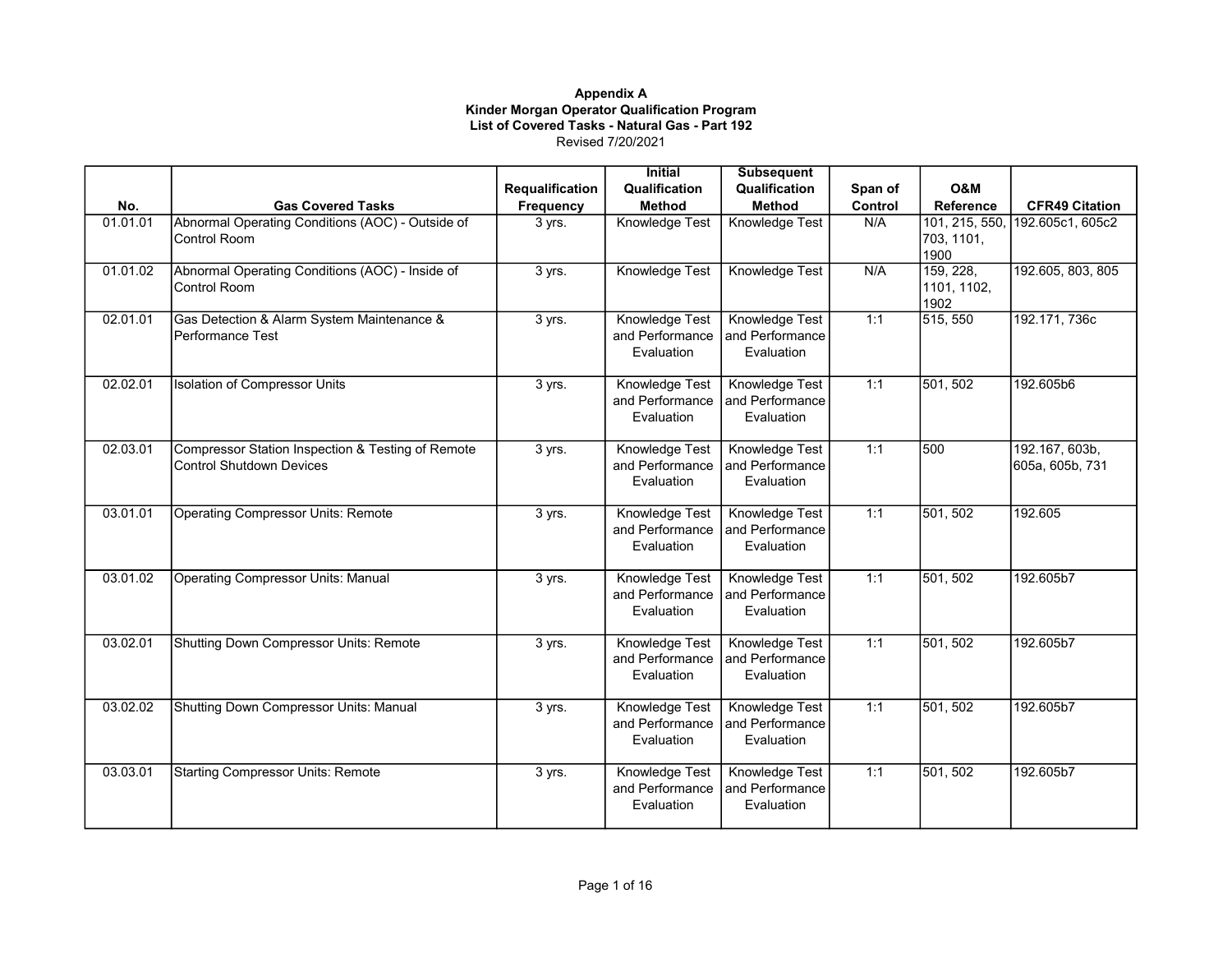|          |                                                       |                 | <b>Initial</b>  | <b>Subsequent</b>     |         |                  |                       |
|----------|-------------------------------------------------------|-----------------|-----------------|-----------------------|---------|------------------|-----------------------|
|          |                                                       | Requalification | Qualification   | Qualification         | Span of | O&M              |                       |
| No.      | <b>Gas Covered Tasks</b>                              | Frequency       | <b>Method</b>   | <b>Method</b>         | Control | <b>Reference</b> | <b>CFR49 Citation</b> |
| 03.03.02 | <b>Starting Compressor Units: Manual</b>              | 3 yrs.          | Knowledge Test  | Knowledge Test        | 1:1     | 501, 502         | 192.605b7             |
|          |                                                       |                 | and Performance | and Performance       |         |                  |                       |
|          |                                                       |                 | Evaluation      | Evaluation            |         |                  |                       |
| 04.01.01 | Measure Damage on Installed Pipe and Components       | 3 yrs.          | Knowledge Test  | Knowledge Test        | 1:1     | 213, 403         | 192.305, 307,         |
|          |                                                       |                 | and Performance | and Performance       |         |                  | 485(c), 933(a)        |
|          |                                                       |                 | Evaluation      | Evaluation            |         |                  |                       |
| 04.01.02 | Corrosion Monitoring - Atmospheric, External, and     | 3 yrs.          | Knowledge Test  | Knowledge Test        | 1:1     | 903, 918         | 192.459, 475(b)(1),   |
|          | Internal: Offshore Pipelines                          |                 | and Performance | and Performance       |         |                  | 479, 481,             |
|          |                                                       |                 | Evaluation      | Evaluation            |         |                  | 605(b)(10)(i)         |
| 04.01.03 | Visual Inspection of Buried Pipe and Components       | 3 yrs.          | Knowledge Test  | Knowledge Test        | 1:1     | 109, 213, 903,   | 192.459, 475(b)(1),   |
|          | When Exposed                                          |                 | and Performance | and Performance       |         | 917, 918         | 479, 481,             |
|          |                                                       |                 | Evaluation      | Evaluation            |         |                  | 605(b)(10)(i)         |
| 04.01.04 | Visual Inspection of Internal Surface of Pipe         | 3 yrs.          | Knowledge Test  | Knowledge Test        | 1:1     | 109, 213, 903,   | 192.475b1, 605b10i,   |
|          |                                                       |                 | and Performance | and Performance       |         | 906, 915         | 614c5                 |
|          |                                                       |                 | Evaluation      | Evaluation            |         |                  |                       |
| 04.01.05 | Visual Inspection for External/Atmospheric Corrosion  | 3 yrs.          | Knowledge Test  | <b>Knowledge Test</b> | 1:1     | 918, 1700,       | 192.459, 475b1,       |
|          |                                                       |                 | and Performance | and Performance       |         | I-1141           | 479b1, 481,           |
|          |                                                       |                 | Evaluation      | Evaluation            |         |                  | 605b10i, 614c5        |
| 04.01.06 | Insert and Remove Coupons/Probes for Internal         | 3 yrs.          | Knowledge Test  | Knowledge Test        | 1:1     | 906, 1700        | 192.459, 475b1,       |
|          | <b>Corrosion Monitoring</b>                           |                 | and Performance | and Performance       |         |                  | 479b1, 481, 605b10i   |
|          |                                                       |                 | Evaluation      | Evaluation            |         |                  |                       |
| 04.01.07 | Nondestructive Testing - Magnetic Particle Testing of | 3 yrs.          | Knowledge Test  | Knowledge Test        | 1:0     | 917, 919         | 192.917e5, 929, 933   |
|          | Pipe                                                  |                 | and Performance | and Performance       |         |                  |                       |
|          |                                                       |                 | Evaluation      | Evaluation            |         |                  |                       |
| 04.01.08 | Evaluating Anomalies Using Handyscan 700 <sup>®</sup> | 1 yr.           | Knowledge Test  | Knowledge Test        | 1:0     | 213, 915         | 192.319a, 361c,       |
|          | This is a CONTRACTOR TASK ONLY and is not             |                 | and Performance | and Performance       |         |                  | 361d, 461c, 461d,     |
|          | performed by KM employees.                            |                 | Evaluation      | Evaluation            |         |                  | 461e                  |
|          | effective 10/1/2018)                                  |                 |                 |                       |         |                  |                       |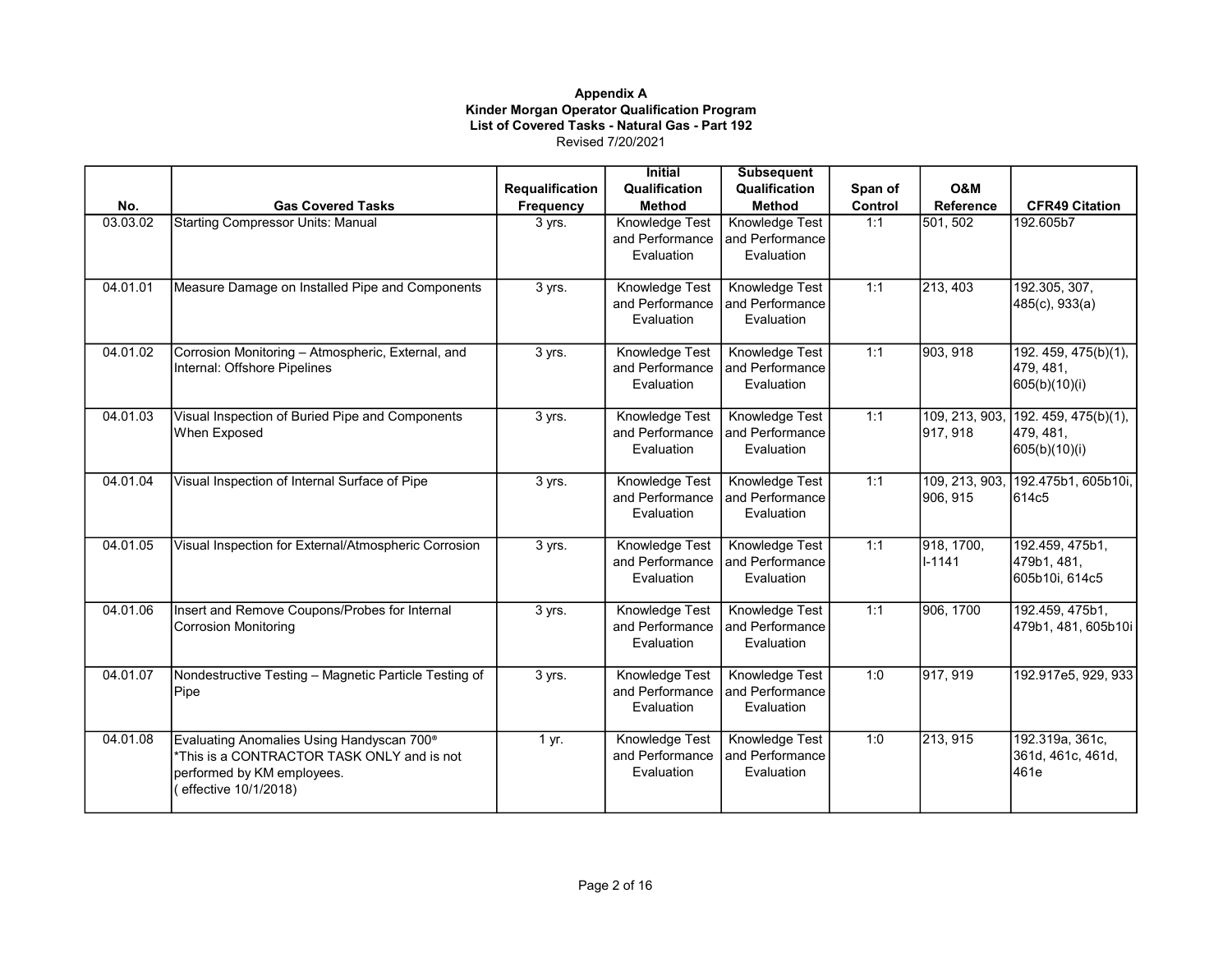|          |                                                     |                 | <b>Initial</b>  | <b>Subsequent</b>     |         |                    |                                           |
|----------|-----------------------------------------------------|-----------------|-----------------|-----------------------|---------|--------------------|-------------------------------------------|
|          |                                                     | Requalification | Qualification   | Qualification         | Span of | O&M                |                                           |
| No.      | <b>Gas Covered Tasks</b>                            | Frequency       | <b>Method</b>   | <b>Method</b>         | Control | Reference          | <b>CFR49 Citation</b>                     |
| 04.02.01 | Coating Maintenance/Application and Repair-Sprayed, | 3 yrs.          | Knowledge Test  | Knowledge Test        | 1:5     | 203, 903, 918      | 192.455a1, 461a,                          |
|          | Brushed, or Rolled                                  |                 | and Performance | and Performance       |         |                    | 471c, 479a, 483a                          |
|          |                                                     |                 | Evaluation      | Evaluation            |         |                    |                                           |
|          |                                                     |                 |                 |                       |         |                    |                                           |
| 04.02.02 | Coating Maintenance/Repair - Wrapped                | 3 yrs.          | Knowledge Test  | <b>Knowledge Test</b> | 1:5     |                    | 102, 203, 1211 192. 455a1, 461a,          |
|          |                                                     |                 | and Performance | and Performance       |         |                    | 471c, 479a, 483a                          |
|          |                                                     |                 | Evaluation      | Evaluation            |         |                    |                                           |
|          |                                                     |                 |                 |                       |         |                    |                                           |
| 04.03.01 | Electronic Holiday Detection                        | 3 yrs.          | Knowledge Test  | Knowledge Test        | 1:1     | CI080,             | 192.461c                                  |
|          |                                                     |                 | and Performance | and Performance       |         | C <sub>1081,</sub> |                                           |
|          |                                                     |                 | Evaluation      | Evaluation            |         | C1082, C1085       |                                           |
|          |                                                     |                 |                 |                       |         |                    |                                           |
| 05.01.01 | Cathodic Protection System Maintenance: Rectifiers  | 3 yrs.          | Knowledge Test  | Knowledge Test        | 1:1     | 184, 903,          | 192.455, 457, 465,                        |
|          |                                                     |                 | and Performance | and Performance       |         | I-1700             | 467, 473, 483                             |
|          |                                                     |                 | Evaluation      | Evaluation            |         |                    |                                           |
|          |                                                     |                 |                 |                       |         |                    |                                           |
| 05.01.02 | Cathodic Protection System Maintenance: Electrical  | 3 yrs.          | Knowledge Test  | Knowledge Test        | 1:1     | 184, 903,          | 192.455, 457, 465,                        |
|          | <b>Isolation</b>                                    |                 | and Performance | and Performance       |         | I-1700             | 467, 473, 483                             |
|          |                                                     |                 | Evaluation      | Evaluation            |         |                    |                                           |
|          |                                                     |                 |                 |                       |         |                    |                                           |
| 05.01.03 | Cathodic Protection System Maintenance: Anodes &    | 3 yrs.          | Knowledge Test  | Knowledge Test        | 1:1     | 184, 903           | 192.455, 457, 465,                        |
|          | Anode Ground Beds                                   |                 | and Performance | and Performance       |         |                    | 467, 473, 483                             |
|          |                                                     |                 | Evaluation      | Evaluation            |         |                    |                                           |
|          |                                                     |                 |                 |                       |         |                    |                                           |
| 05.01.04 | Inspect or Test Cathodic Protection Bonds           | 3 yrs.          | Knowledge Test  | Knowledge Test        | 1:1     | 903                | 192.465c, 465d,                           |
|          |                                                     |                 | and Performance | and Performance       |         |                    | 491a                                      |
|          |                                                     |                 | Evaluation      | Evaluation            |         |                    |                                           |
| 05.01.05 | Cathodic Protection System Maintenance: Reverse     | 3 yrs.          | Knowledge Test  | Knowledge Test        | 1:1     | 903                | $192.455(a)(2)$ , (d),                    |
|          | <b>Current Switches</b>                             |                 | and Performance | and Performance       |         |                    |                                           |
|          |                                                     |                 | Evaluation      | Evaluation            |         |                    | $457(a)(b)$ ,<br>465(c)(d)(e),            |
|          |                                                     |                 |                 |                       |         |                    |                                           |
|          |                                                     |                 |                 |                       |         |                    | 467(a)(b)(c)(e)(f),                       |
| 05.01.06 | Cathodic Protection System Maintenance: Automatic   | 3 yrs.          | Knowledge Test  | <b>Knowledge Test</b> | 1:1     | 903                | 473b, 483(b)(c)<br>$192.455(a)(2)$ , (d), |
|          | Potential Controlled Protection Systems             |                 | and Performance | and Performance       |         |                    | $457(a)(b)$ ,                             |
|          |                                                     |                 | Evaluation      | Evaluation            |         |                    | 465(c)(d)(e),                             |
|          |                                                     |                 |                 |                       |         |                    |                                           |
|          |                                                     |                 |                 |                       |         |                    | 467(a)(b)(c)(e)(f),                       |
|          |                                                     |                 |                 |                       |         |                    | 473b, 483(b)(c)                           |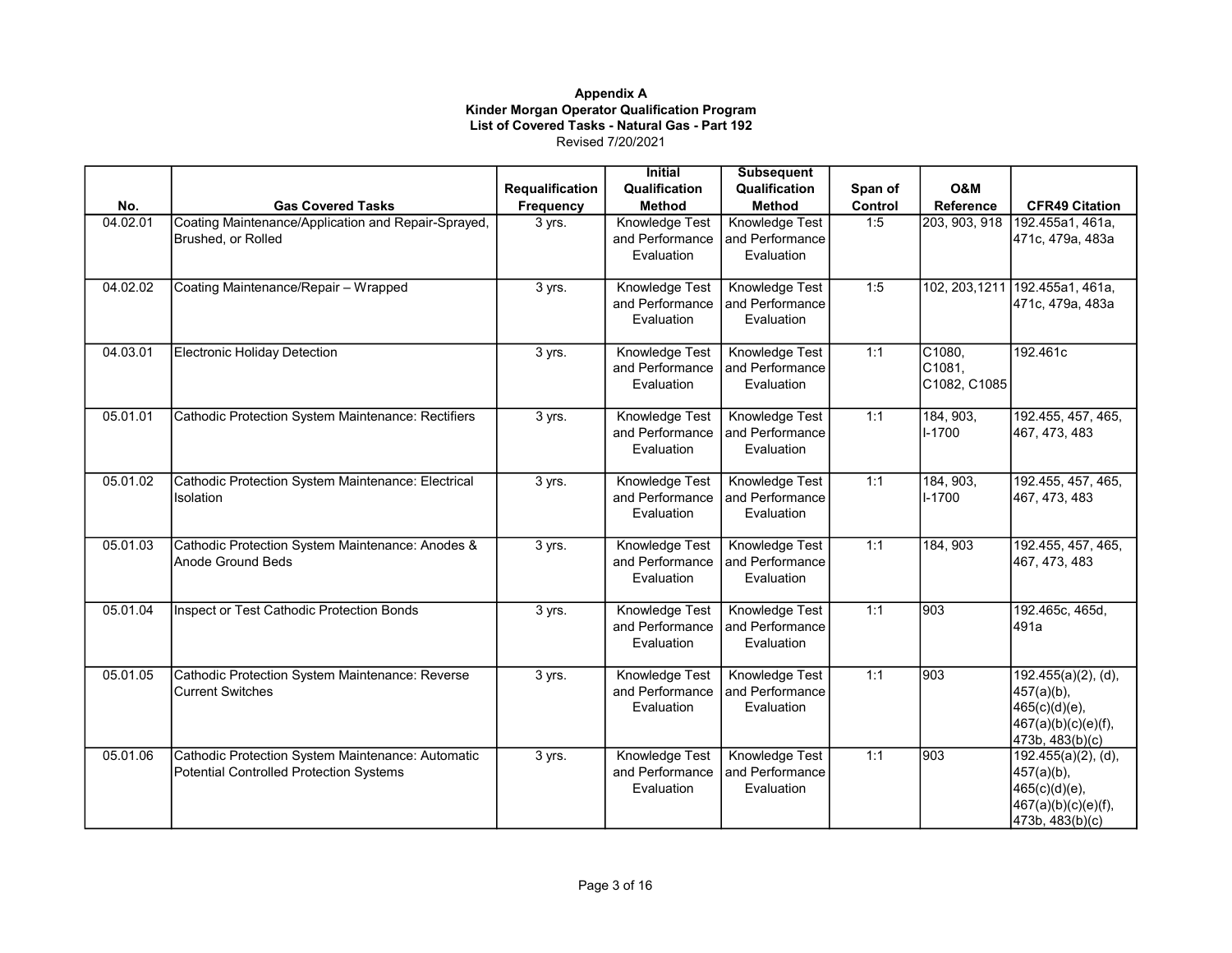|          |                                                                         |                        | <b>Initial</b>                                  | <b>Subsequent</b>                               |         |                      |                                                                                                         |
|----------|-------------------------------------------------------------------------|------------------------|-------------------------------------------------|-------------------------------------------------|---------|----------------------|---------------------------------------------------------------------------------------------------------|
|          |                                                                         | <b>Requalification</b> | Qualification                                   | Qualification                                   | Span of | O&M                  |                                                                                                         |
| No.      | <b>Gas Covered Tasks</b>                                                | Frequency              | <b>Method</b>                                   | <b>Method</b>                                   | Control | <b>Reference</b>     | <b>CFR49 Citation</b>                                                                                   |
| 05.01.07 | Cathodic Protection System Maintenance: AC Voltage<br>Mitigation System | 3 yrs.                 | Knowledge Test<br>and Performance<br>Evaluation | Knowledge Test<br>and Performance<br>Evaluation | 1:1     | 903                  | $192.455(a)(2)$ , (d),<br>457(a)(b),<br>465(c)(d)(e),<br>467(a)(b)(c)(e)(f),<br>473b, 483(b)(c)         |
| 05.01.08 | Cathodic Protection: Read Rectifier                                     | 3 yrs.                 | Knowledge Test<br>and Performance<br>Evaluation | Knowledge Test<br>and Performance<br>Evaluation | 1:1     | 903                  | 192.465                                                                                                 |
| 05.02.01 | Cathodic Protection System - Electrical Connections                     | 3 yrs.                 | Knowledge Test<br>and Performance<br>Evaluation | Knowledge Test<br>and Performance<br>Evaluation | 1:1     | 903, C1085           | 192.455a2, 455d,<br>457b, 465c, 465d,<br>465e,<br>467(a)(b)(c)(e)(f),<br>471(a)(b), 473b,<br>483b, 483c |
| 05.02.02 | Maintain Cathodic Test Leads<br>(effective 11/15/19)                    | 3 yrs.                 | Knowledge Test<br>and Performance<br>Evaluation | Knowledge Test<br>and Performance<br>Evaluation | 1:1     | 203,213, 403,<br>903 | 192.465, 192.471                                                                                        |
| 05.03.01 | Cathodic Protection System Testing: Test Stations                       | 3 yrs.                 | Knowledge Test<br>and Performance<br>Evaluation | Knowledge Test<br>and Performance<br>Evaluation | 1:1     | 903                  | 192.455a2, (b)(c)(d),<br>192.457(a)(b), 463,<br>465, 467d, 473b                                         |
| 05.03.02 | Indirect Inspection - Measure Structure-to Electrolyte<br>Potential     | 3 yrs.                 | Knowledge Test<br>and Performance<br>Evaluation | Knowledge Test<br>and Performance<br>Evaluation | 1:1     | $\overline{903}$     | 192.455a2, (b)(c)(d),<br>192.457(a)(b), 463,<br>465, 467d, 473b                                         |
| 06.01.01 | Indirect Inspection: Close Interval Survey                              | 3 yrs.                 | Knowledge Test<br>and Performance<br>Evaluation | Knowledge Test<br>and Performance<br>Evaluation | 1:1     | 903                  | 192.195b                                                                                                |
| 06.01.02 | Indirect Inspection - Direct Current Voltage Gradient<br>(DCVG) Survey  | 3 yrs.                 | Knowledge Test<br>and Performance<br>Evaluation | Knowledge Test<br>and Performance<br>Evaluation | 1:1     | 903                  | 192.195b                                                                                                |
| 06.01.03 | Indirect Inspection: Voltage Gradient (ACVG) Survey                     | 3 yrs.                 | Knowledge Test<br>and Performance<br>Evaluation | Knowledge Test<br>and Performance<br>Evaluation | 1:1     | $\overline{903}$     | 192.620d7, 925                                                                                          |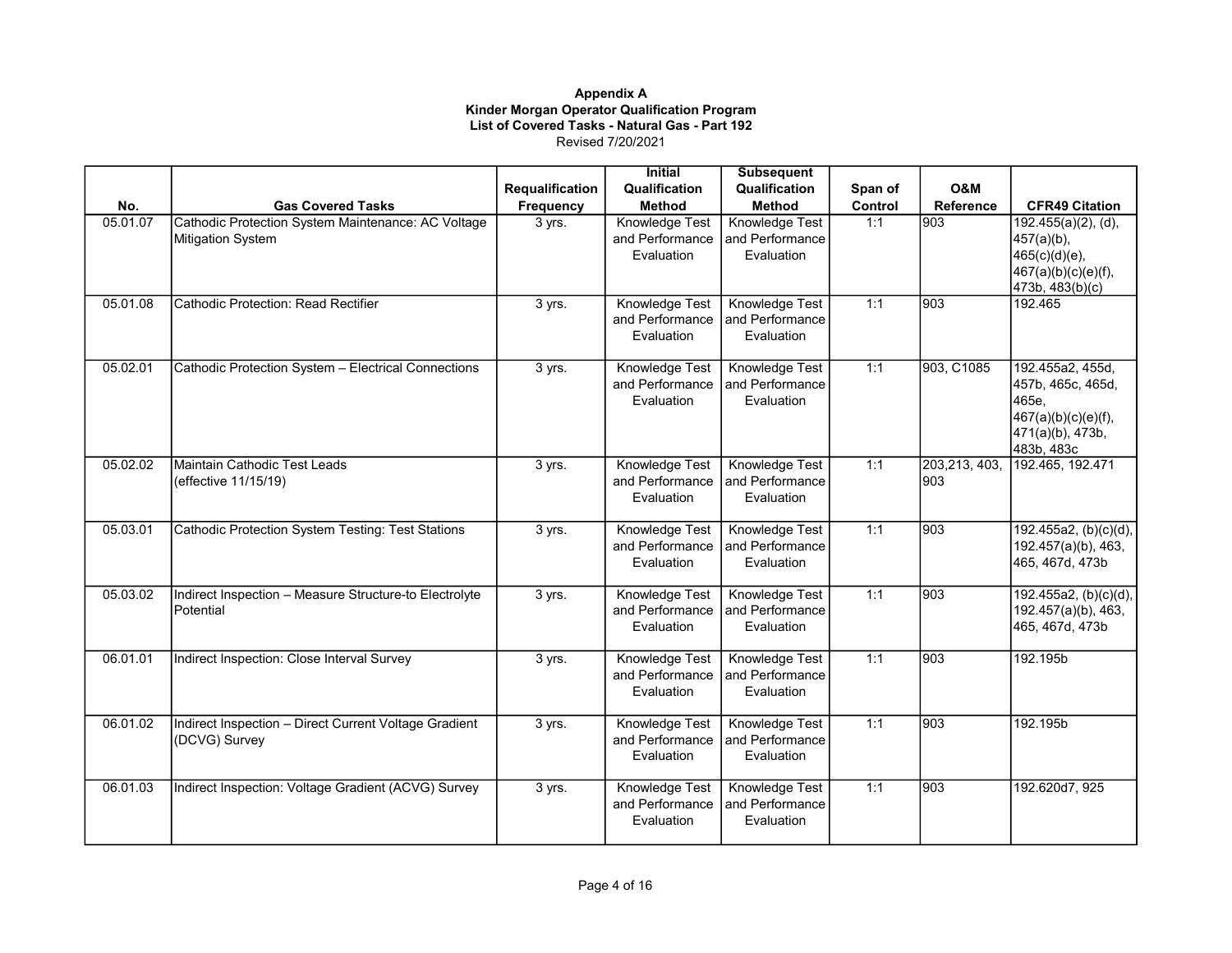|          |                                                      |                        | <b>Initial</b>  | <b>Subsequent</b>     |         |                        |                              |
|----------|------------------------------------------------------|------------------------|-----------------|-----------------------|---------|------------------------|------------------------------|
|          |                                                      | <b>Requalification</b> | Qualification   | Qualification         | Span of | <b>O&amp;M</b>         |                              |
| No.      | <b>Gas Covered Tasks</b>                             | Frequency              | <b>Method</b>   | <b>Method</b>         | Control | <b>Reference</b>       | <b>CFR49 Citation</b>        |
| 06.01.04 | Indirect Inspection: AC Current Attenuation (ACCA or | 3 yrs.                 | Knowledge Test  | Knowledge Test        | 1:1     | 903                    | 192.195b                     |
|          | PCM) Survey                                          |                        | and Performance | and Performance       |         |                        |                              |
|          |                                                      |                        | Evaluation      | Evaluation            |         |                        |                              |
|          |                                                      |                        |                 |                       |         |                        |                              |
| 07.01.01 | Locating, Installing & Protecting Customer Meters &  | 3 yrs.                 | Knowledge Test  | <b>Knowledge Test</b> | 1:1     | E0405,                 | 192.199(c)(f), 353,          |
|          | Regulators: Residential & Small Commercial           |                        | and Performance | and Performance       |         | E0415,                 | 355, 357                     |
|          |                                                      |                        | Evaluation      | Evaluation            |         | E0420,<br>E0425, E0427 |                              |
| 07.01.02 | Locating, Installing & Protecting Customer Meters &  | 3 yrs.                 | Knowledge Test  | Knowledge Test        | 1:1     | E0405,                 | 192.199(c)(f), 353,          |
|          | Regulators: Large Commercial                         |                        | and Performance | and Performance       |         | E0415,                 | 355, 357                     |
|          |                                                      |                        | Evaluation      | Evaluation            |         | E0420,                 |                              |
|          |                                                      |                        |                 |                       |         | E0425, E0427           |                              |
| 07.02.01 | Customer Pressure Regulating, Limiting & Relief      | 3 yrs.                 | Knowledge Test  | Knowledge Test        | 1:1     | 703                    | $192.199(c)(f)$ ,            |
|          | Device: Residential & Small Commercial               |                        | and Performance | and Performance       |         |                        | $353(a)(b)(d)$ ,             |
|          |                                                      |                        | Evaluation      | Evaluation            |         |                        | 355(a)(b)(c)                 |
|          |                                                      |                        |                 |                       |         |                        |                              |
| 07.02.02 | Customer Pressure Regulating, Limiting & Relief      | 3 yrs.                 | Knowledge Test  | Knowledge Test        | 1:1     | 703                    | 192.199(c)(f),               |
|          | Device: Large Commercial & Industrial                |                        | and Performance | l and Performance     |         |                        | $353(a)(b)(d)$ ,             |
|          |                                                      |                        | Evaluation      | Evaluation            |         |                        | 355(a)(b)(c)                 |
|          |                                                      |                        |                 |                       |         |                        |                              |
| 08.01.01 | <b>Locating Pipelines</b>                            | 3 yrs.                 | Knowledge Test  | Knowledge Test        | 1:1     | 204, 232               | 192.614(c)(5)                |
|          |                                                      |                        | and Performance | and Performance       |         |                        |                              |
|          |                                                      |                        | Evaluation      | Evaluation            |         |                        |                              |
| 08.02.01 | Damage Prevention During Excavation Activities       |                        | Knowledge Test  | Knowledge Test        | 1:1     | 204, 215, 220,         |                              |
|          |                                                      | 3 yrs.                 | and Performance | and Performance       |         | 232                    | 192.614(c)(6)(i)(ii),<br>935 |
|          |                                                      |                        | Evaluation      | Evaluation            |         |                        |                              |
|          |                                                      |                        |                 |                       |         |                        |                              |
| 09.01.01 | <b>System Patrolling</b>                             | 3 yrs.                 | Knowledge Test  | Knowledge Test        | 1:1     | 215                    | 192.705a, 705c,              |
|          |                                                      |                        | and Performance | and Performance       |         |                        | 721a, 721b                   |
|          |                                                      |                        | Evaluation      | Evaluation            |         |                        |                              |
|          |                                                      |                        |                 |                       |         |                        |                              |
| 10.01.01 | Plastic Pipe - Electrofusion: Couplings              | 1 yr.                  | Knowledge Test  | Knowledge Test        | 1:0     | 451, 452, 453          | $192.273(b)(c)$ ,            |
|          |                                                      |                        | and Performance | and Performance       |         |                        | 281(a)(c)(3)(4)              |
|          |                                                      |                        | Evaluation      | Evaluation            |         |                        |                              |
|          |                                                      |                        |                 |                       |         |                        |                              |
| 10.01.02 | Plastic Pipe - Electrofusion: Sidewall               | 1 yr.                  | Knowledge Test  | <b>Knowledge Test</b> | 1:0     | 451, 452, 453          | 192.273(b)(c),               |
|          |                                                      |                        | and Performance | and Performance       |         |                        | 281(a)(c)(3)(4)              |
|          |                                                      |                        | Evaluation      | Evaluation            |         |                        |                              |
|          |                                                      |                        |                 |                       |         |                        |                              |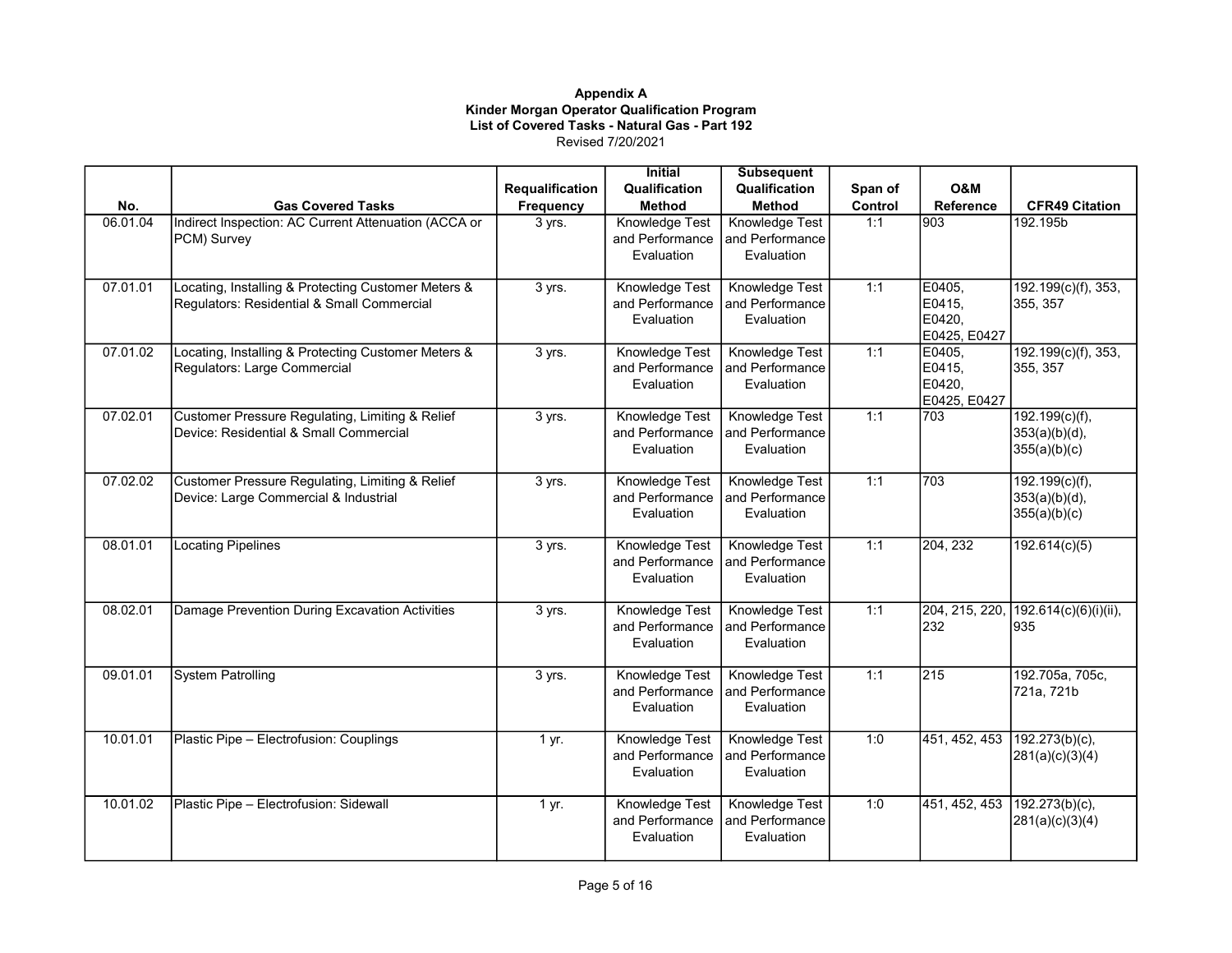|          |                                                                            |                 | <b>Initial</b>                                         | <b>Subsequent</b>                               |         |                              |                                             |
|----------|----------------------------------------------------------------------------|-----------------|--------------------------------------------------------|-------------------------------------------------|---------|------------------------------|---------------------------------------------|
|          |                                                                            | Requalification | Qualification                                          | Qualification                                   | Span of | <b>O&amp;M</b>               |                                             |
| No.      | <b>Gas Covered Tasks</b>                                                   | Frequency       | <b>Method</b>                                          | <b>Method</b>                                   | Control | Reference                    | <b>CFR49 Citation</b>                       |
| 10.02.01 | Plastic Pipe - Butt Heat Fusion                                            | 1 yr.           | Knowledge Test<br>and Performance<br>Evaluation        | Knowledge Test<br>and Performance<br>Evaluation | 1:0     | 451, 452, 453                | $192.273(b)(c)$ ,<br>281(a)(c)(1)(4)        |
| 10.03.01 | Plastic Pipe - Sidewall Heat Fusion                                        | 1 yr.           | <b>Knowledge Test</b>                                  | Knowledge Test                                  | 1:0     | 451, 452, 453                | $192.273(b)(c)$ ,                           |
|          |                                                                            |                 | and Performance<br>Evaluation                          | and Performance<br>Evaluation                   |         |                              | 281(a)(c)(4)                                |
| 10.04.01 | Plastic Pipe - Mechanical Joints: Stab Fittings                            | 1 yr.           | <b>Knowledge Test</b><br>and Performance<br>Evaluation | Knowledge Test<br>and Performance<br>Evaluation | 1:0     | 451, 452, 453                | 192.273b, 273c,<br>281a, 281c3, 281c4       |
| 10.04.02 | Plastic Pipe - Mechanical Joints: Compression<br>Couplings 2" & Less       | 1 yr.           | Knowledge Test<br>and Performance<br>Evaluation        | Knowledge Test<br>and Performance<br>Evaluation | 1:0     | 451, 452, 453 192.273(b)(c), | 275(b)(c)(d)                                |
| 10.04.03 | Plastic Pipe - Mechanical Joints: Compression<br>Couplings Greater Than 2" | 1 yr.           | Knowledge Test<br>and Performance<br>Evaluation        | Knowledge Test<br>and Performance<br>Evaluation | 1:0     | 451, 452, 453                | $\sqrt{192.273(b)}$ (c),<br>281(a)(c)(3)(4) |
| 10.05.01 | Joining of Pipe-Flange Assembly                                            | 3 yrs.          | Knowledge Test<br>and Performance<br>Evaluation        | Knowledge Test<br>and Performance<br>Evaluation | 1:3     | 1211, 1403                   | 192.147                                     |
| 10.05.02 | Joining of Pipe/Tubing - Threaded Fittings                                 | 3 yrs.          | Knowledge Test<br>and Performance<br>Evaluation        | Knowledge Test<br>and Performance<br>Evaluation | 1:3     | 1406                         | $192.319(a)$ ,<br>361(c)(d), 461(c)(d)      |
| 10.06.01 | Reserved for Future Task                                                   |                 |                                                        |                                                 |         |                              |                                             |
| 10.07.01 | Solvent Cement Joints                                                      | 1 yr.           | Knowledge Test<br>and Performance<br>Evaluation        | Knowledge Test<br>and Performance<br>Evaluation | 1:0     | 451, 452, 453 192.281b       |                                             |
| 11.01.01 | Direct/Inspect In-service Pipeline Lowering                                | 3 yrs.          | Knowledge Test<br>and Performance<br>Evaluation        | Knowledge Test<br>and Performance<br>Evaluation | 1:0     | 202                          | 192.612                                     |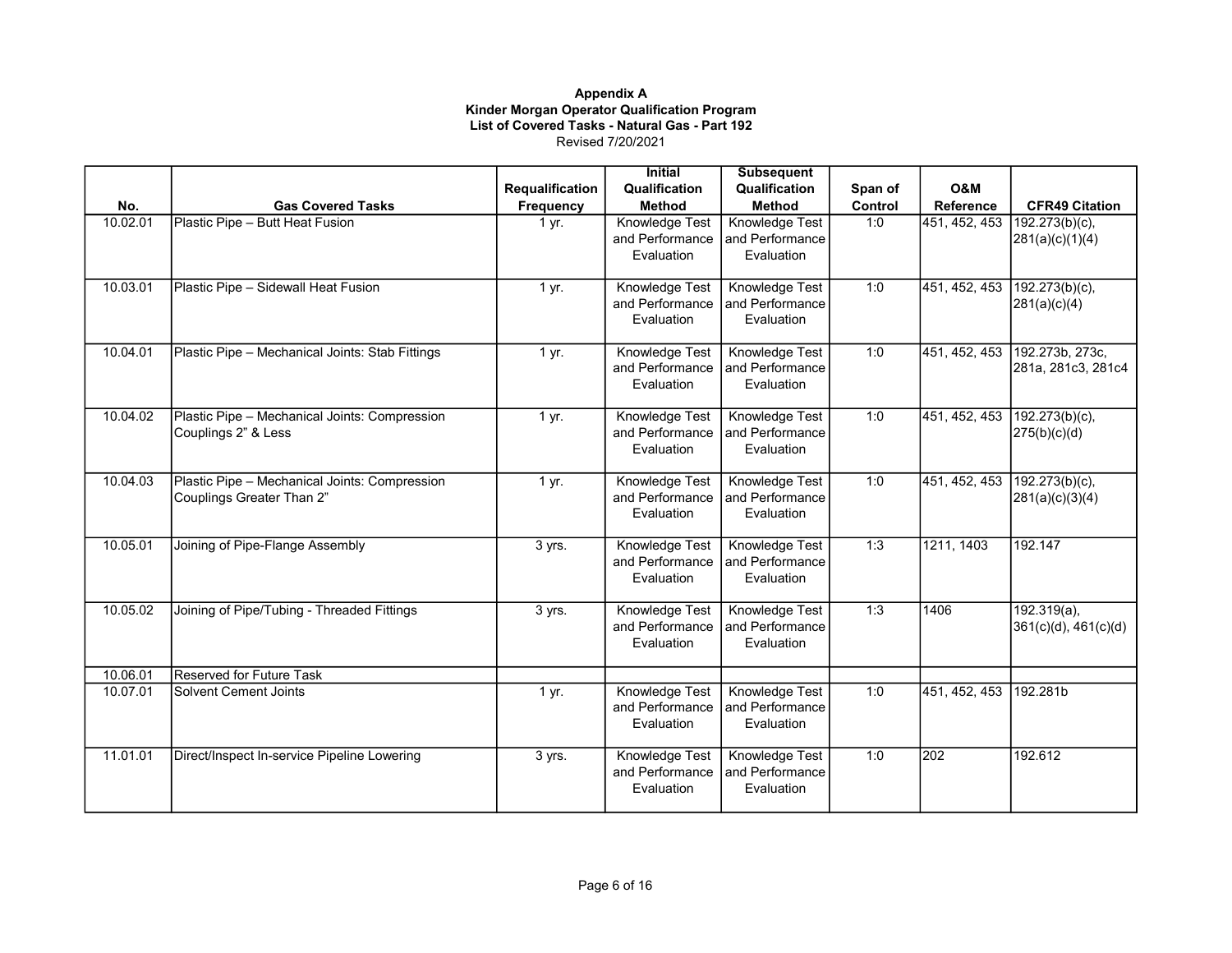|          |                                                       |                        | <b>Initial</b>                | <b>Subsequent</b>             |         |                |                                        |
|----------|-------------------------------------------------------|------------------------|-------------------------------|-------------------------------|---------|----------------|----------------------------------------|
|          |                                                       | <b>Requalification</b> | Qualification                 | Qualification                 | Span of | O&M            |                                        |
| No.      | <b>Gas Covered Tasks</b>                              | Frequency              | <b>Method</b>                 | <b>Method</b>                 | Control | Reference      | <b>CFR49 Citation</b>                  |
| 11.02.01 | Direct/Inspect/Mitigate Pipeline Hydrate Formation In | 3 yrs.                 | Knowledge Test                | Knowledge Test                | 1:1     | 212            | 192.475, 476, 605b,                    |
|          | Pipeline                                              |                        | and Performance               | and Performance               |         |                | 620d5, 927                             |
|          |                                                       |                        | Evaluation                    | Evaluation                    |         |                |                                        |
|          |                                                       |                        |                               |                               |         |                |                                        |
| 12.01.01 | Leakage Survey: Walking                               | 3 yrs.                 | <b>Knowledge Test</b>         | <b>Knowledge Test</b>         | 1:1     | 215            | 192.553(a)(1),                         |
|          |                                                       |                        | and Performance               | and Performance               |         |                | 557b2, 703c, 706,                      |
|          |                                                       |                        | Evaluation                    | Evaluation                    |         |                | 723(b)(1)(2)                           |
| 12.01.02 | Leakage Survey: Mobile                                | 3 yrs.                 | Knowledge Test                | Knowledge Test                | 1:1     | 215            | 192.553(a)(1),                         |
|          |                                                       |                        | and Performance               | and Performance               |         |                | 557(b)(2), 703(c),                     |
|          |                                                       |                        | Evaluation                    | Evaluation                    |         |                | 706, 723(b)(1)(2)                      |
|          |                                                       |                        |                               |                               |         |                |                                        |
| 12.02.01 | Outside Leakage Investigation, Pinpointing and        | 3 yrs.                 | Knowledge Test                | Knowledge Test                | 1:1     | 101, 213, 215, | 192.615a3i, 703c,                      |
|          | Grading                                               |                        | and Performance<br>Evaluation | and Performance<br>Evaluation |         | 1900           | 706, 723b                              |
|          |                                                       |                        |                               |                               |         |                |                                        |
| 12.03.01 | Inside Gas Leakage Investigation                      | 3 yrs.                 | Knowledge Test                | Knowledge Test                | 1:1     | 101, 213, 215, | 192.615a3i, 703c,                      |
|          |                                                       |                        | and Performance               | and Performance               |         | 1900           | 706, 723b                              |
|          |                                                       |                        | Evaluation                    | Evaluation                    |         |                |                                        |
| 13.01.01 | Leak & Strength Test - Service Lines, Mains &         | 3 yrs.                 | Knowledge Test                | <b>Knowledge Test</b>         | 1:2     | 220, 1600      | 192.503(a)(1)(2),                      |
|          | Transmission Lines: Gaseous: Test Pressures < 100     |                        | and Performance               | and Performance               |         |                | $505(a)(b)$ ,                          |
|          | psi                                                   |                        | Evaluation                    | Evaluation                    |         |                | $507(a)(b)(1)(2)$ ,                    |
|          |                                                       |                        |                               |                               |         |                | 509(a), 511(a),                        |
|          |                                                       |                        |                               |                               |         |                | 513(a)(b), 555(d)(1),                  |
|          |                                                       |                        |                               |                               |         |                | 719(a), 725(a)(b)                      |
|          |                                                       |                        |                               |                               |         |                |                                        |
| 13.01.02 | Leak & Strength Test - Service Lines, Mains &         | 3 yrs.                 | Knowledge Test                | Knowledge Test                | 1:2     | 220, 1600      | 192.503(a)(1)(2),                      |
|          | Transmission Lines: Gaseous: Test Pressures > 100     |                        | and Performance               | and Performance               |         |                | $505(a)(b)$ ,                          |
|          | Ipsi                                                  |                        | Evaluation                    | Evaluation                    |         |                | $507(a)(b)(1)(2)$ ,<br>509(a), 511(a), |
|          |                                                       |                        |                               |                               |         |                | $513(a)(b)$ , 555(d)(1),               |
|          |                                                       |                        |                               |                               |         |                | 719(a), 725(a)(b)                      |
|          |                                                       |                        |                               |                               |         |                |                                        |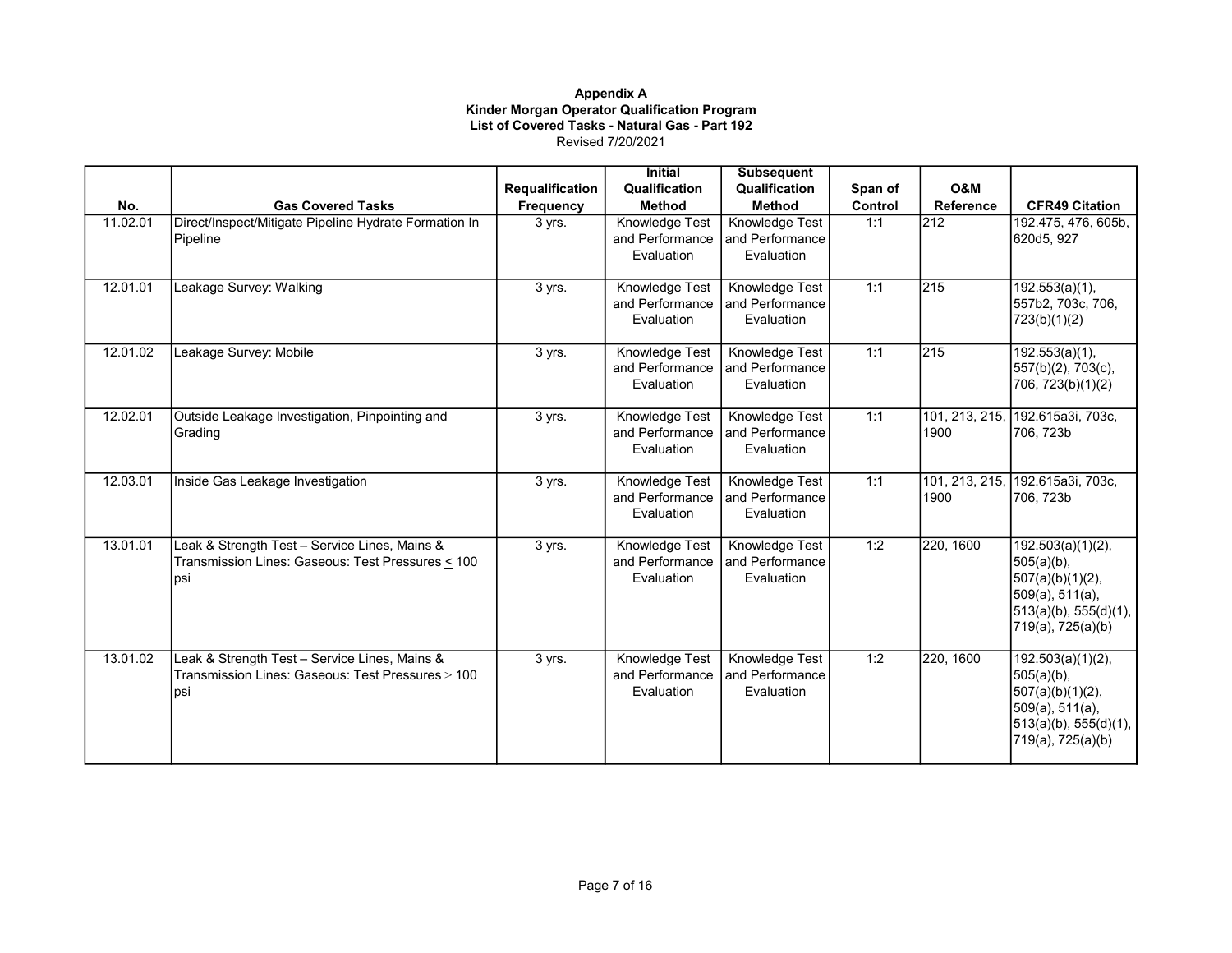|          |                                                                                                 |                 | <b>Initial</b>                                  | <b>Subsequent</b>                               |         |                   |                                                                                                                            |
|----------|-------------------------------------------------------------------------------------------------|-----------------|-------------------------------------------------|-------------------------------------------------|---------|-------------------|----------------------------------------------------------------------------------------------------------------------------|
|          |                                                                                                 | Requalification | Qualification                                   | Qualification                                   | Span of | <b>O&amp;M</b>    |                                                                                                                            |
| No.      | <b>Gas Covered Tasks</b>                                                                        | Frequency       | <b>Method</b>                                   | <b>Method</b>                                   | Control | Reference         | <b>CFR49 Citation</b>                                                                                                      |
| 13.01.03 | Leak & Strength Test - Service Lines, Mains &<br>Transmission Lines: Hydrostatic Test           | 3 yrs.          | Knowledge Test<br>and Performance<br>Evaluation | Knowledge Test<br>and Performance<br>Evaluation | 1:2     | 220, 1600         | 192.503(a)(1)(2),<br>505(a)(b),<br>$507(a)(b)(1)(2)$ ,<br>509(a), 511(a),<br>513(a)(b), 555(d)(1),<br>719(a), 725(a)(b)    |
| 13.01.04 | Leak & Strength Test - Service Lines, Mains &<br>Transmission Lines: Test at Operation Pressure | 3 yrs.          | Knowledge Test<br>and Performance<br>Evaluation | Knowledge Test<br>and Performance<br>Evaluation | 1:1     | 220, 1600         | 192.503(a)(1)(2),<br>$505(a)(b)$ ,<br>$507(a)(b)(1)(2)$ ,<br>509(a), 511(a),<br>513(a)(b), 555(d)(1),<br>719(a), 725(a)(b) |
| 14.01.01 | Abandonment or Inactivation of Facilities -<br>Transmission                                     | 3 yrs.          | Knowledge Test<br>and Performance<br>Evaluation | Knowledge Test<br>and Performance<br>Evaluation | 1:3     | 225, 226,<br>1700 | 192.3, 14,<br>727(b)(c)(g)(1)(2)                                                                                           |
| 14.02.01 | <b>Backfilling</b>                                                                              | 3 yrs.          | Knowledge Test<br>and Performance<br>Evaluation | Knowledge Test<br>and Performance<br>Evaluation | 1:3     | C1100             | 192.319b, 361b                                                                                                             |
| 14.03.01 | Installation of Steel Pipe - Field Bends                                                        | 3 yrs.          | Knowledge Test<br>and Performance<br>Evaluation | Knowledge Test<br>and Performance<br>Evaluation | 1:1     | C1050             | 192.313(a)(b)                                                                                                              |
| 14.04.01 | <b>Casing Vents and Seals</b>                                                                   | 3 yrs.          | Knowledge Test<br>and Performance<br>Evaluation | Knowledge Test<br>and Performance<br>Evaluation | 1:3     | 903, C1140        | 192.323(b)(d)                                                                                                              |
| 14.05.01 | <b>Underground Clearances</b>                                                                   | 3 yrs.          | Knowledge Test<br>and Performance<br>Evaluation | Knowledge Test<br>and Performance<br>Evaluation | 1:3     | 204               | 192.325(a)(b)(c)(d)                                                                                                        |
| 14.06.01 | Installation of Plastic Pipe: Direct Burial                                                     | 3 yrs.          | Knowledge Test<br>and Performance<br>Evaluation | Knowledge Test<br>and Performance<br>Evaluation | 1:5     | 451, 452, 453     | 192.311,<br>321(a)(b)(c)(e)(f)(g)(h)<br>$2)$ , 361(c)(d)                                                                   |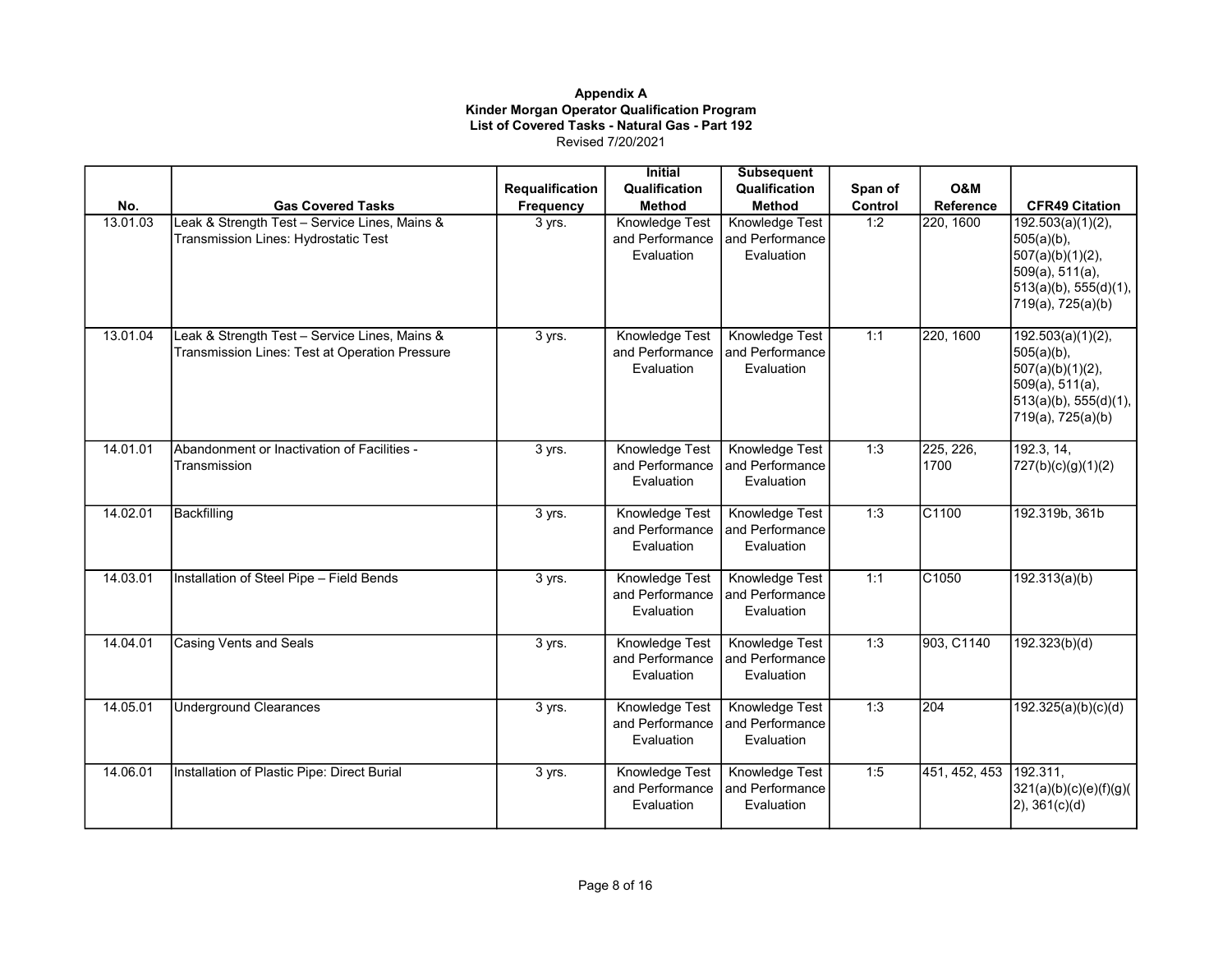|          |                                                |                 | <b>Initial</b>                           | <b>Subsequent</b>     |         |                  |                                 |
|----------|------------------------------------------------|-----------------|------------------------------------------|-----------------------|---------|------------------|---------------------------------|
|          |                                                | Requalification | Qualification                            | Qualification         | Span of | <b>O&amp;M</b>   |                                 |
| No.      | <b>Gas Covered Tasks</b>                       | Frequency       | <b>Method</b>                            | <b>Method</b>         | Control | <b>Reference</b> | <b>CFR49 Citation</b>           |
| 14.06.02 | Installation of Plastic Pipe: Boring           | 3 yrs.          | Knowledge Test                           | Knowledge Test        | 1:2     | 451, 452, 453    | 192.311,                        |
|          |                                                |                 | and Performance                          | and Performance       |         |                  | 321(a)(b)(c)(e)(f)(g)(          |
|          |                                                |                 | Evaluation                               | Evaluation            |         |                  | $(2)$ , 361(c)(d)               |
| 14.06.03 | Installation of Plastic Pipe: Plowing/Planting |                 |                                          | Knowledge Test        | 1:2     | C1240            | 192.311,                        |
|          |                                                | 3 yrs.          | <b>Knowledge Test</b><br>and Performance | and Performance       |         |                  | 321(a)(b)(c)(e)(f)(g)(          |
|          |                                                |                 | Evaluation                               | Evaluation            |         |                  | $(2)$ , 361(c)(d)               |
|          |                                                |                 |                                          |                       |         |                  |                                 |
| 14.06.04 | Installation of Plastic Pipe: Plowing/Pull-In  | 3 yrs.          | Knowledge Test                           | Knowledge Test        | 1:2     | 451, 452, 453    | 192.311,                        |
|          |                                                |                 | and Performance                          | and Performance       |         |                  | 321(a)(b)(c)(e)(f)(g)(          |
|          |                                                |                 | Evaluation                               | Evaluation            |         |                  | $(2)$ , 361(c)(d)               |
| 14.06.05 | Installation of Plastic Pipe: Above Ground     | 3 yrs.          | Knowledge Test                           | Knowledge Test        | 1:3     | 451, 452, 453    | 192.311,                        |
|          |                                                |                 | and Performance                          | and Performance       |         |                  | 321(a)(b)(c)(e)(f)(g)(          |
|          |                                                |                 | Evaluation                               | Evaluation            |         |                  | $(2)$ , 361(c)(d)               |
|          |                                                |                 |                                          |                       |         |                  |                                 |
| 14.06.06 | Installation of Plastic Pipe: Insertion        | 3 yrs.          | Knowledge Test                           | Knowledge Test        | 1:3     |                  | 109, 451, 452, 192.59, 63, 283, |
|          |                                                |                 | and Performance                          | and Performance       |         | 453              | 311, 321(a)(b)(c)(e),           |
|          |                                                |                 | Evaluation                               | Evaluation            |         |                  | 361(c)(d)                       |
| 14.07.01 | Installation of Steel Pipe: Direct Burial      |                 | Knowledge Test                           | Knowledge Test        | 1:5     | 109, 204         | 192.319a. 361c,                 |
|          |                                                | 3 yrs.          | and Performance                          | and Performance       |         |                  | 361d, 461c, 461d,               |
|          |                                                |                 | Evaluation                               | Evaluation            |         |                  | 461e                            |
|          |                                                |                 |                                          |                       |         |                  |                                 |
| 14.07.02 | Installation of Steel Pipe: Boring             | 3 yrs.          | Knowledge Test                           | Knowledge Test        | 1:2     | 109, 204         | 192.319a, 361c,                 |
|          |                                                |                 | and Performance                          | and Performance       |         |                  | 361d, 461c, 461d,               |
|          |                                                |                 | Evaluation                               | Evaluation            |         |                  | 461e                            |
| 14.07.03 | Installation of Steel Pipe: Plowing/Pull-In    | 3 yrs.          | Knowledge Test                           | Knowledge Test        | 1:2     | 109, 204         | 192.319a, 361c,                 |
|          |                                                |                 | and Performance                          | and Performance       |         |                  | 361d, 461c, 461d,               |
|          |                                                |                 | Evaluation                               | Evaluation            |         |                  | 461e                            |
|          |                                                |                 |                                          |                       |         |                  |                                 |
| 14.07.04 | Installation of Steel Pipe: Above Ground       | 3 yrs.          | Knowledge Test                           | Knowledge Test        | 1:3     | 109, 204         | 192.319a, 361c,                 |
|          |                                                |                 | and Performance                          | and Performance       |         |                  | 361d, 461c, 461d,               |
|          |                                                |                 | Evaluation                               | Evaluation            |         |                  | 461e                            |
| 14.07.05 | Installation of Steel Pipe: Insertion          | 3 yrs.          | Knowledge Test                           | <b>Knowledge Test</b> | 1:3     | 204, 205         | 192.319a, 361c,                 |
|          |                                                |                 | and Performance                          | and Performance       |         |                  | 361d, 461c, 461d,               |
|          |                                                |                 | Evaluation                               | Evaluation            |         |                  | 461e                            |
|          |                                                |                 |                                          |                       |         |                  |                                 |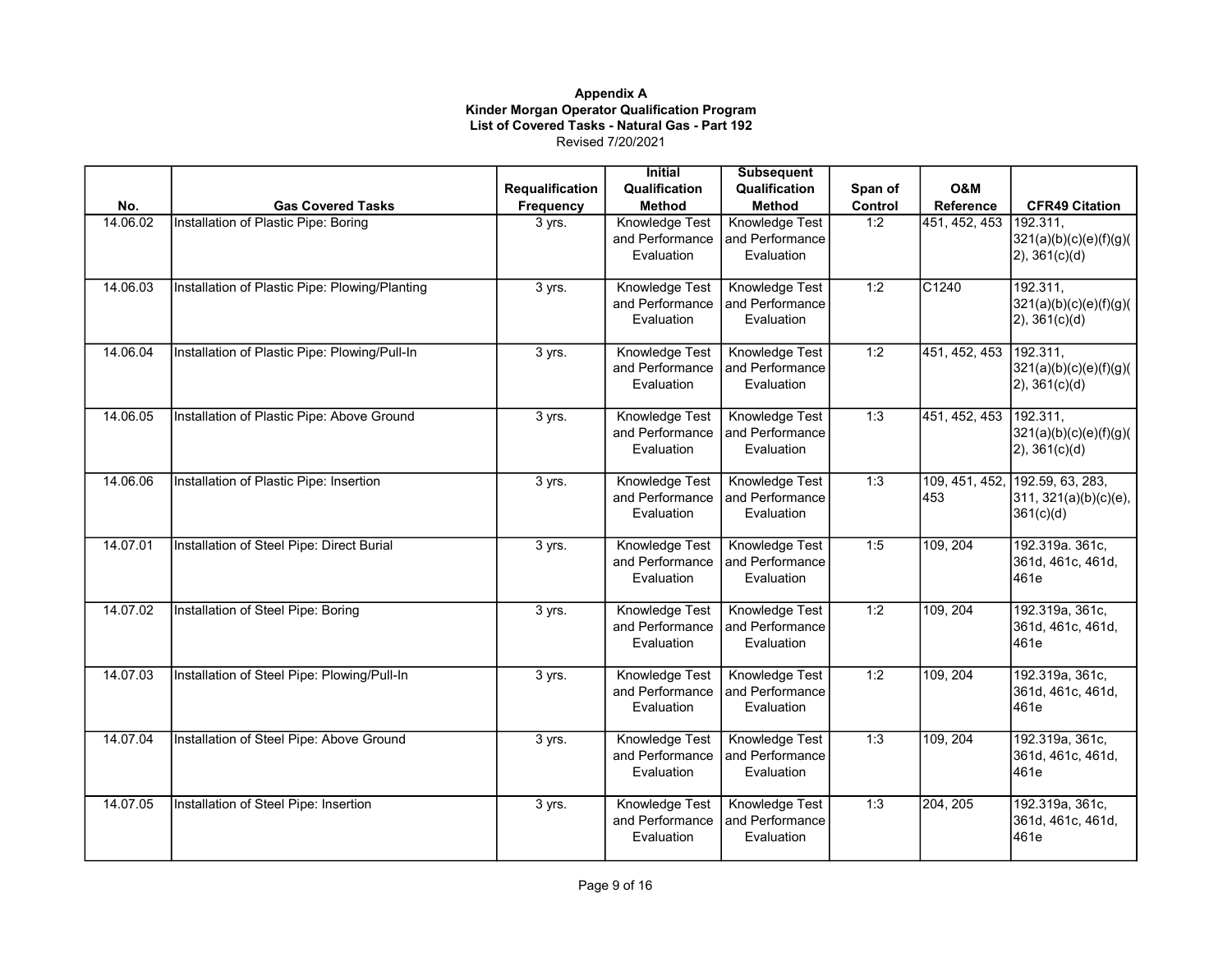|          |                                                                                               |                        | <b>Initial</b>                                         | <b>Subsequent</b>                               |         |                                       |                                               |
|----------|-----------------------------------------------------------------------------------------------|------------------------|--------------------------------------------------------|-------------------------------------------------|---------|---------------------------------------|-----------------------------------------------|
|          |                                                                                               | <b>Requalification</b> | Qualification                                          | Qualification                                   | Span of | <b>O&amp;M</b>                        |                                               |
| No.      | <b>Gas Covered Tasks</b>                                                                      | Frequency              | <b>Method</b>                                          | <b>Method</b>                                   | Control | Reference                             | <b>CFR49 Citation</b>                         |
| 14.08.01 | Cover - Service Lines, Mains & Transmission Lines                                             | 3 yrs.                 | Knowledge Test                                         | Knowledge Test                                  | 1:3     | 204, 205                              | 192.319I,<br>327(a)(b)(d)(e)(f)(g),<br>361(a) |
| 14.08.02 | Cover - Offshore Pipelines                                                                    | 3 yrs.                 | <b>Knowledge Test</b>                                  | Knowledge Test                                  | 1:1     | 205                                   | 192.319I,<br>327(a)(b)(d)(e)(f)(g),<br>361(a) |
| 14.09.01 | Inspection: Compliance with Procedures & Standards                                            | 3 yrs.                 | Knowledge Test                                         | Knowledge Test                                  | 1:2     | 125, 204                              | 192.305, 307                                  |
| 14.09.02 | Inspection: Inspection of Materials                                                           | 3 yrs.                 | Knowledge Test<br>and Performance<br>Evaluation        | Knowledge Test<br>and Performance<br>Evaluation | 1:2     | $\sqrt{213}$                          | 192.305, 307                                  |
| 14.10.01 | <b>Line Markers</b>                                                                           | 3 yrs.                 | Knowledge Test<br>and Performance<br>Evaluation        | Knowledge Test<br>and Performance<br>Evaluation | 1:4     | 205                                   | 192.707                                       |
| 14.11.02 | Pipeline Shutdown, Startup or Pressure Change:<br><b>Stopple Fitting</b>                      | 3 yrs.                 | <b>Knowledge Test</b><br>and Performance<br>Evaluation | Knowledge Test<br>and Performance<br>Evaluation | 1:2     | 201, 208, 223, 192.605b5,<br>224, 240 | 615a(6)(9)                                    |
| 14.11.03 | Pipeline Shutdown, Startup or Pressure Change:<br>Operating Identified Valve(s)               | 3 yrs.                 | Knowledge Test<br>and Performance<br>Evaluation        | Knowledge Test<br>and Performance<br>Evaluation | 1:3     | 201, 208, 223, 192.605b5,<br>240      | 615a(6)(9)                                    |
| 14.11.04 | Pipeline Shutdown, Startup or Pressure Change:<br>Method(s) Required for Other Pipe Materials | 3 yrs.                 | Knowledge Test<br>and Performance<br>Evaluation        | Knowledge Test<br>and Performance<br>Evaluation | 1:2     | 240                                   | 201, 208, 223, 192.605(b)(5),<br>615(a)(6)(9) |
| 14.11.05 | Launching and Receiving Internal Devices                                                      | 3 yrs.                 | Knowledge Test<br>and Performance<br>Evaluation        | Knowledge Test<br>and Performance<br>Evaluation | 1:2     | 235                                   | 192.605b                                      |
| 14.12.01 | Protection from Hazards                                                                       | 3 yrs.                 | <b>Knowledge Test</b><br>and Performance<br>Evaluation | Knowledge Test<br>and Performance<br>Evaluation | 1:3     | 157, 204, 214, 192.317<br>215         |                                               |
| 14.13.01 | Protection When Minimum Cover Not Met                                                         | 3 yrs.                 | Knowledge Test                                         | Knowledge Test                                  | 1:3     | 205                                   | 192.327                                       |
| 14.14.01 | Purging: Large Volume, i.e. Segment of Main or<br>Transmission Line, etc.                     | 3 yrs.                 | Knowledge Test<br>and Performance<br>Evaluation        | Knowledge Test<br>and Performance<br>Evaluation | 1:3     | 226, 227,<br>1030                     | 192.605b6, 629,<br>727e                       |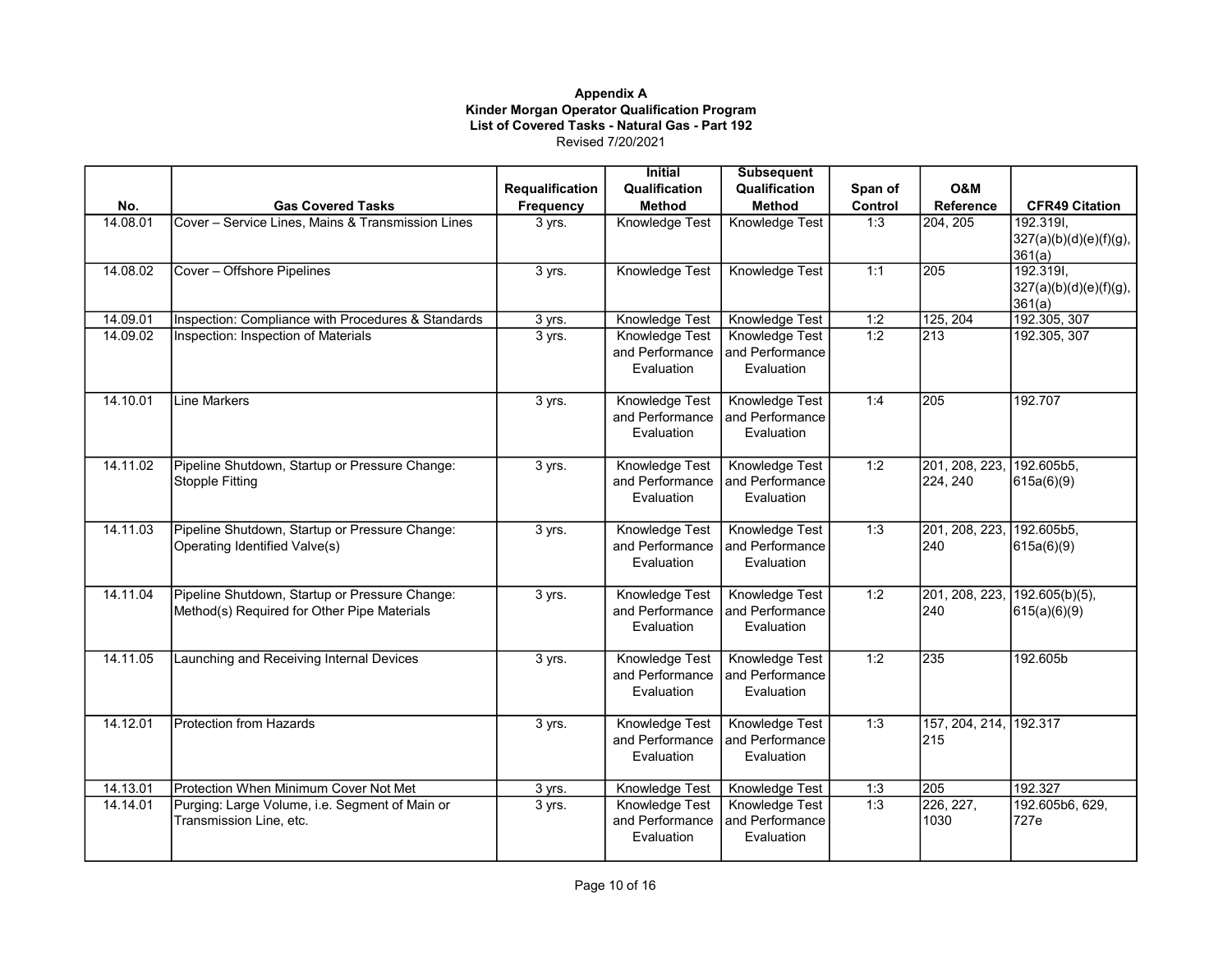|          |                                                       |                        | <b>Initial</b>                    | <b>Subsequent</b>                        |         |                        |                                |
|----------|-------------------------------------------------------|------------------------|-----------------------------------|------------------------------------------|---------|------------------------|--------------------------------|
|          |                                                       | <b>Requalification</b> | Qualification                     | Qualification                            | Span of | <b>O&amp;M</b>         |                                |
| No.      | <b>Gas Covered Tasks</b>                              | Frequency              | <b>Method</b>                     | <b>Method</b>                            | Control | <b>Reference</b>       | <b>CFR49 Citation</b>          |
| 14.14.02 | Purging: Small Volume, i.e. Service Line, Short       | 3 yrs.                 | Knowledge Test                    | Knowledge Test                           | 1:3     | $\sqrt{226, 227}$      | 192.605b6, 629,                |
|          | Pipeline Segments, Compressor, Component, etc.        |                        | and Performance                   | and Performance                          |         | 1030                   | 727e                           |
|          |                                                       |                        | Evaluation                        | Evaluation                               |         |                        |                                |
|          |                                                       |                        |                                   |                                          |         |                        |                                |
| 14.15.01 | Uprating: Reinforce or Anchor Offsets, Bends and      | 3 yrs.                 | Knowledge Test                    | <b>Knowledge Test</b>                    | 1:3     | 204, 213, 402          | 192.557b4                      |
|          | Dead Ends - Longitudinal Straps                       |                        | and Performance                   | and Performance                          |         |                        |                                |
|          |                                                       |                        | Evaluation                        | Evaluation                               |         |                        |                                |
| 14.15.02 | Uprating: Reinforce or Anchor Offsets, Bends and      | 3 yrs.                 | Knowledge Test                    | Knowledge Test                           | 1:3     | 208, 213               | 192.557b4                      |
|          | Dead Ends - Anchoring & Buttressing                   |                        | and Performance                   | and Performance                          |         |                        |                                |
|          |                                                       |                        | Evaluation                        | Evaluation                               |         |                        |                                |
|          |                                                       |                        |                                   |                                          |         |                        |                                |
| 14.16.01 | Repair of Imperfections or Damage by Grinding         | 3 yrs.                 | Knowledge Test                    | Knowledge Test                           | 1:1     | 213                    | 192.309                        |
|          |                                                       |                        | and Performance                   | and Performance                          |         |                        |                                |
|          |                                                       |                        | Evaluation                        | Evaluation                               |         |                        |                                |
|          |                                                       |                        |                                   |                                          |         |                        |                                |
| 14.17.01 | Reserved for Future Task                              |                        |                                   |                                          |         |                        |                                |
| 14.18.01 | Support, Expansion Joint and Anchor Maintenance -     | 3 yrs.                 | Knowledge Test                    | <b>Knowledge Test</b>                    | 1:4     | $ 213\rangle$          | 192.161c                       |
|          | <b>Exposed Pipeline</b>                               |                        | and Performance                   | and Performance                          |         |                        |                                |
|          |                                                       |                        | Evaluation                        | Evaluation                               |         |                        |                                |
| 14.19.01 | Tapping Steel and Plastic Pipe: Manual (Self-Tapping) | 3 yrs.                 | Knowledge Test                    | Knowledge Test                           | 1:2     | 224, 402, 403, 192.627 |                                |
|          |                                                       |                        | and Performance                   | and Performance                          |         | 405, 406, 451,         |                                |
|          |                                                       |                        | Evaluation                        | Evaluation                               |         | 453                    |                                |
|          |                                                       |                        |                                   |                                          |         |                        |                                |
| 14.19.02 | Tapping Steel and Plastic Pipe: Mechanical Tapping    | 3 yrs.                 | Knowledge Test                    | Knowledge Test                           | 1:2     | 224, 402, 403, 192.627 |                                |
|          | Equipment                                             |                        | and Performance                   | and Performance                          |         | 405, 406, 451,         |                                |
|          |                                                       |                        | Evaluation                        | Evaluation                               |         | 453                    |                                |
| 14.20.01 | <b>DOT Inspection of Valves</b>                       | 3 yrs.                 | Knowledge Test                    | Knowledge Test                           | 1:2     | 301                    | 192.745, 747                   |
|          |                                                       |                        | and Performance                   | and Performance                          |         |                        |                                |
|          |                                                       |                        | Evaluation                        | Evaluation                               |         |                        |                                |
|          |                                                       |                        |                                   |                                          |         |                        |                                |
| 14.20.02 | <b>Repair Valves</b>                                  | 3 yrs.                 | Knowledge Test<br>and Performance | <b>Knowledge Test</b><br>and Performance | 1:2     | 301, 1700              | 192.179, 181, 709,<br>745, 747 |
|          |                                                       |                        | Evaluation                        | Evaluation                               |         |                        |                                |
|          |                                                       |                        |                                   |                                          |         |                        |                                |
|          |                                                       |                        |                                   |                                          |         |                        |                                |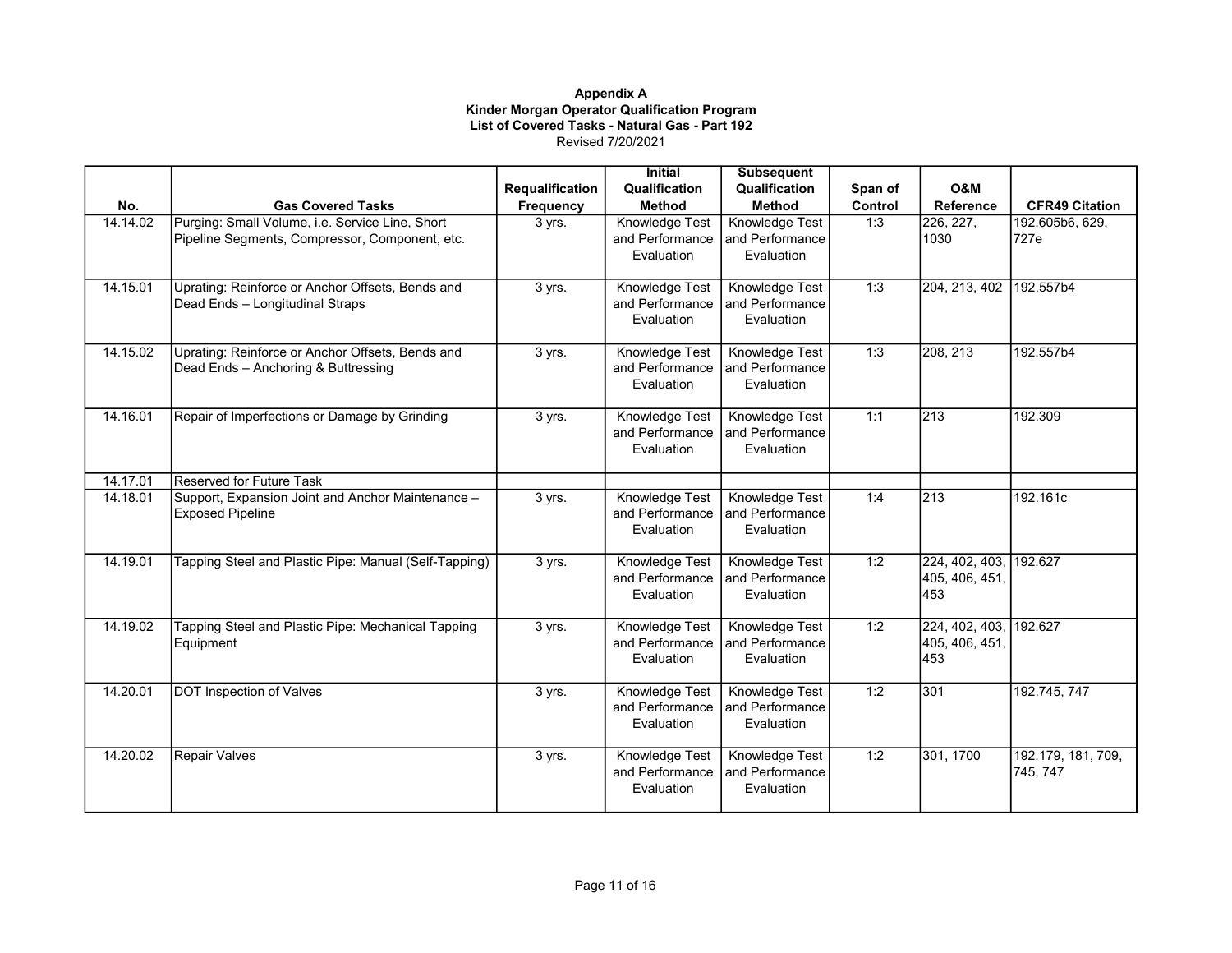|          |                                                                               |                        | <b>Initial</b>                                  | <b>Subsequent</b>                                      |         |                                         |                                                                                                                                                          |
|----------|-------------------------------------------------------------------------------|------------------------|-------------------------------------------------|--------------------------------------------------------|---------|-----------------------------------------|----------------------------------------------------------------------------------------------------------------------------------------------------------|
|          |                                                                               | <b>Requalification</b> | Qualification                                   | Qualification                                          | Span of | O&M                                     |                                                                                                                                                          |
| No.      | <b>Gas Covered Tasks</b>                                                      | Frequency              | <b>Method</b>                                   | <b>Method</b>                                          | Control | <b>Reference</b>                        | <b>CFR49 Citation</b>                                                                                                                                    |
| 14.20.05 | Lubricate Valves                                                              | 3 yrs.                 | Knowledge Test<br>and Performance<br>Evaluation | Knowledge Test<br>and Performance<br>Evaluation        | 1:2     | 301                                     | 192.745, 747                                                                                                                                             |
| 14.21.01 | Segment Removal                                                               | 3 yrs.                 | Knowledge Test<br>and Performance<br>Evaluation | Knowledge Test<br>and Performance<br>Evaluation        | 1:5     | 213, 222, 223                           | $192.485(a)(b)$ ,<br>487(a)(b), 489(a)(b),<br>$555(b)(2)$ ,<br>$557(b)(2)(3)$ ,<br>703(b)(c), 713, 717                                                   |
| 14.22.01 | Leak Clamps & Sleeves: Bolt-On Type                                           | 3 yrs.                 | Knowledge Test<br>and Performance<br>Evaluation | <b>Knowledge Test</b><br>and Performance<br>Evaluation | 1:2     | $\sqrt{213}$                            | 192.485a, 485b,<br>489a, 489b, 503a2,<br>553a2, 555b2,<br>557b2, 557b3, 703,<br>713                                                                      |
| 14.22.02 | Composite Sleeve Application - ClockSpring®                                   | 1 yr.                  | Knowledge Test<br>and Performance<br>Evaluation | Knowledge Test<br>and Performance<br>Evaluation        | 1:0     | $\sqrt{213}$                            | 192.485a, 485b,<br>487a, 487b, 489a,<br>489b, 503a2, 553a2,<br>555b2, 557b2,<br>557b3, 703b, 703c,<br>713, 717, 913a,<br>913c, 913d1, 913d2              |
| 14.22.03 | Composite Sleeve Application - Armor Plate®<br>(new task effective 10/5/2018) | 1 yr.                  | Knowledge Test<br>and Performance<br>Evaluation | Knowledge Test<br>and Performance<br>Evaluation        | 1:0     | 201, 203, 213<br>219, 222, 223,<br>1903 | $192.485(a)(b)$ ,<br>487(a)(b), 489(a)(b),<br>$503(a)(2)$ , 553(b)(2),<br>$555(b)(2)$ ,<br>$557(b)(2)(3)$ ,<br>703(b)(c), 713, 717,<br>933(a)(c)(d1)(d2) |
| 15.01.01 | Odorization - Mains & Transmission Lines: Periodic<br>Sampling                | 3 yrs.                 | Knowledge Test<br>and Performance<br>Evaluation | <b>Knowledge Test</b><br>and Performance<br>Evaluation | 1:1     | 1026                                    | 192.625(a)(b)(f)                                                                                                                                         |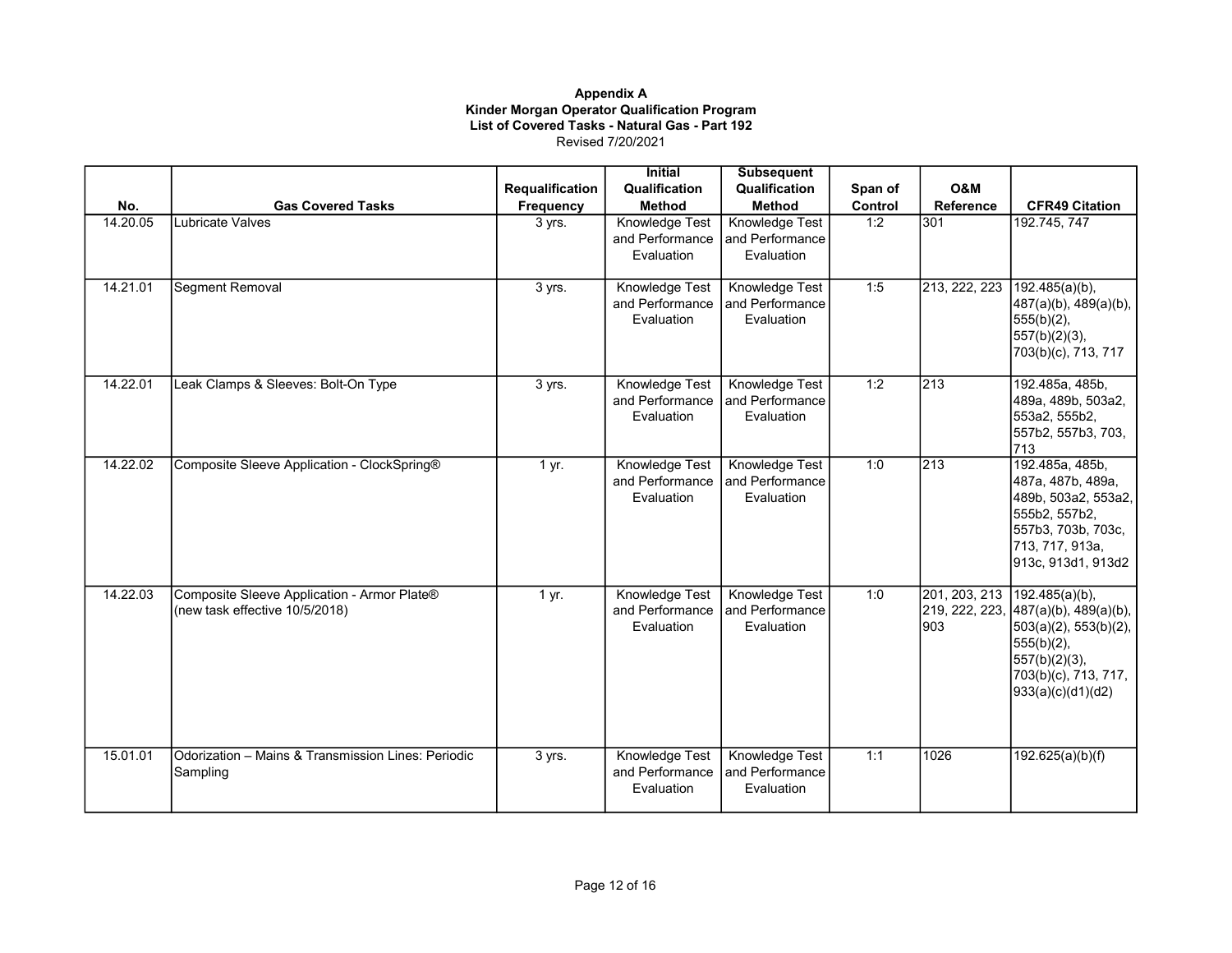|          |                                                       |                        | <b>Initial</b>  | <b>Subsequent</b>     |         |            |                       |
|----------|-------------------------------------------------------|------------------------|-----------------|-----------------------|---------|------------|-----------------------|
|          |                                                       | <b>Requalification</b> | Qualification   | Qualification         | Span of | O&M        |                       |
| No.      | <b>Gas Covered Tasks</b>                              | Frequency              | <b>Method</b>   | <b>Method</b>         | Control | Reference  | <b>CFR49 Citation</b> |
| 15.01.02 | Odorization - Mains & Transmission Lines: Odorizer    | 3 yrs.                 | Knowledge Test  | Knowledge Test        | 1:5     | 1026, 1700 | 192.625(a)(b)(f)      |
|          | Maintenance                                           |                        | and Performance | and Performance       |         |            |                       |
|          |                                                       |                        | Evaluation      | Evaluation            |         |            |                       |
|          |                                                       |                        |                 |                       |         |            |                       |
| 16.01.01 | Gas Quality: Operate/Test/Maintain Carbon Dioxide     | 3 yrs.                 | Knowledge Test  | Knowledge Test        | 1:1     | 1700       | 192.475, 477          |
|          | (CO2) Analyzers                                       |                        | and Performance | and Performance       |         |            |                       |
|          |                                                       |                        | Evaluation      | Evaluation            |         |            |                       |
|          |                                                       |                        |                 |                       |         |            |                       |
| 16.01.02 | Gas Quality: Maintain/Service Chromatographs          | 3 yrs.                 | Knowledge Test  | <b>Knowledge Test</b> | 1:1     | 1009       | 192.475, 477          |
|          |                                                       |                        | and Performance | and Performance       |         |            |                       |
|          |                                                       |                        | Evaluation      | Evaluation            |         |            |                       |
| 16.01.03 | Gas Quality: Operate/Test/Maintain Oxygen (O2)        | 3 yrs.                 | Knowledge Test  | Knowledge Test        | 1:1     | 1700       | 192.475, 477          |
|          | Analyzers                                             |                        | and Performance | and Performance       |         |            |                       |
|          |                                                       |                        | Evaluation      | Evaluation            |         |            |                       |
|          |                                                       |                        |                 |                       |         |            |                       |
| 16.01.04 | Gas Quality: Operate/Test/Maintain Sulfur Analyzers   | 3 yrs.                 | Knowledge Test  | Knowledge Test        | 1:1     | 1700       | 192.475, 477          |
|          |                                                       |                        | and Performance | and Performance       |         |            |                       |
|          |                                                       |                        | Evaluation      | Evaluation            |         |            |                       |
|          |                                                       |                        |                 |                       |         |            |                       |
| 16.01.05 | Gas Quality: Operate/Test/Maintain Moisture Analyzers | 3 yrs.                 | Knowledge Test  | Knowledge Test        | 1:1     | 1700       | 192.475, 477          |
|          |                                                       |                        | and Performance | and Performance       |         |            |                       |
|          |                                                       |                        | Evaluation      | Evaluation            |         |            |                       |
| 16.01.06 | <b>Reserved for Future Task</b>                       |                        |                 |                       |         |            |                       |
| 16.01.07 | Gas Quality: Operate and Maintain Gas Samplers        | 3 yrs.                 | Knowledge Test  | Knowledge Test        | 1:1     | 1222       | 192.475, 477          |
|          |                                                       |                        | and Performance | and Performance       |         |            |                       |
|          |                                                       |                        | Evaluation      | Evaluation            |         |            |                       |
|          |                                                       |                        |                 |                       |         |            |                       |
| 16.01.08 | Gas Quality: Troubleshoot/Repair Chromatographs       | 3 yrs.                 | Knowledge Test  | Knowledge Test        | 1:1     | 1009       | 192.475, 477          |
|          |                                                       |                        | and Performance | and Performance       |         |            |                       |
|          |                                                       |                        | Evaluation      | Evaluation            |         |            |                       |
|          |                                                       |                        |                 |                       |         |            |                       |
| 16.01.09 | Gas Quality: Troubleshoot/Repair Sulfur Analyzers     | 3 yrs.                 | Knowledge Test  | Knowledge Test        | 1:1     | SSPP-1043  | 192.475, 477          |
|          |                                                       |                        | and Performance | and Performance       |         |            |                       |
|          |                                                       |                        | Evaluation      | Evaluation            |         |            |                       |
|          |                                                       |                        |                 |                       |         |            |                       |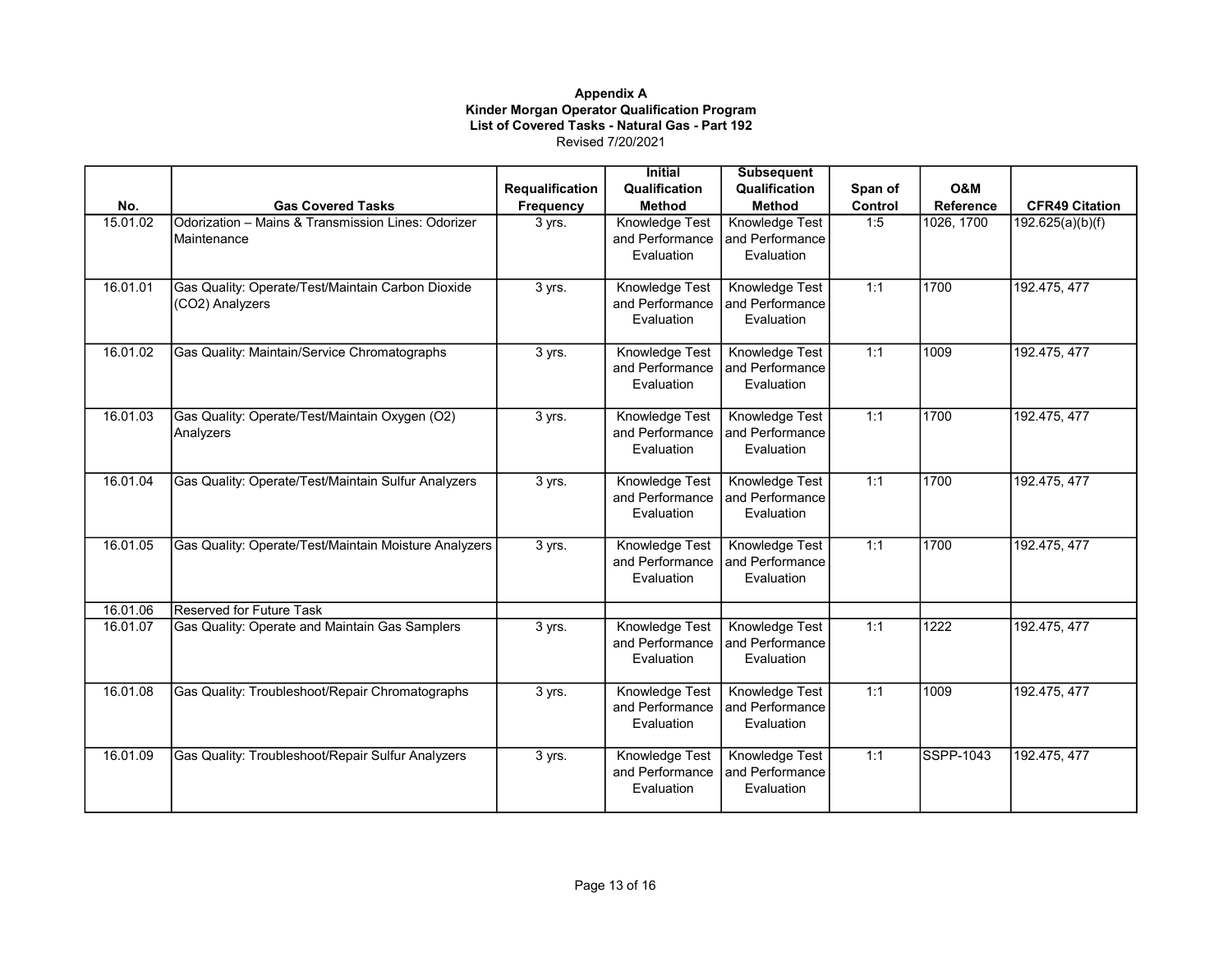|          |                                                     |                 | <b>Initial</b>  | <b>Subsequent</b>     |         |                |                                           |
|----------|-----------------------------------------------------|-----------------|-----------------|-----------------------|---------|----------------|-------------------------------------------|
|          |                                                     | Requalification | Qualification   | Qualification         | Span of | <b>O&amp;M</b> |                                           |
| No.      | <b>Gas Covered Tasks</b>                            | Frequency       | Method          | <b>Method</b>         | Control | Reference      | <b>CFR49 Citation</b>                     |
| 16.01.10 | Gas Quality: Troubleshoot/Repair Moisture Analyzers | 3 yrs.          | Knowledge Test  | Knowledge Test        | 1:1     | SSPP-1043      | 192.475, 477                              |
|          |                                                     |                 | and Performance | and Performance       |         |                |                                           |
|          |                                                     |                 | Evaluation      | Evaluation            |         |                |                                           |
| 16.01.11 | Gas Quality: Troubleshoot/Repair Carbon Dioxide     | 3 yrs.          | Knowledge Test  | <b>Knowledge Test</b> | 1:1     | SSPP-1043      | 192.475, 477                              |
|          | (CO2) Analyzers                                     |                 | and Performance | and Performance       |         |                |                                           |
|          |                                                     |                 | Evaluation      | Evaluation            |         |                |                                           |
| 16.01.12 | Gas Quality: Troubleshoot/Repair Oxygen (O2)        | 3 yrs.          | Knowledge Test  | Knowledge Test        | 1:1     | SSPP-1043      | 192.475, 477                              |
|          | Analyzers                                           |                 | and Performance | and Performance       |         |                |                                           |
|          |                                                     |                 | Evaluation      | Evaluation            |         |                |                                           |
| 17.01.01 | <b>Reserved for Future Task</b>                     |                 |                 |                       |         |                |                                           |
| 18.01.01 | Overpressure Safety Devices - Inspect, Test, and    | 3 yrs.          | Knowledge Test  | Knowledge Test        | 1:1     | 228, 310, 703, | $192.199(c)(g)(f)$ ,                      |
|          | Calibrate Relief Valves                             |                 | and Performance | and Performance       |         | 1050           | 201a, 485(a)(b),                          |
|          |                                                     |                 | Evaluation      | Evaluation            |         |                | 553a, 557c,                               |
|          |                                                     |                 |                 |                       |         |                | 605(b)(10)(iii),                          |
|          |                                                     |                 |                 |                       |         |                | 619(a)(c), 621a,<br>623(a)(b), 731(a)(b), |
|          |                                                     |                 |                 |                       |         |                | 739, 741c, 743(a)(c)                      |
|          |                                                     |                 |                 |                       |         |                |                                           |
| 18.01.02 | Pressure Limiting Devices - Inspect, Test, and      | 3 yrs.          | Knowledge Test  | <b>Knowledge Test</b> | 1:1     | 703            | 192.181, 195, 199,                        |
|          | Calibrate                                           |                 | and Performance | and Performance       |         |                | 201, 619, 620, 621                        |
|          |                                                     |                 | Evaluation      | Evaluation            |         |                |                                           |
| 18.02.01 | Vault Maintenance                                   | 3 yrs.          | Knowledge Test  | Knowledge Test        | 1:1     |                | 101, 134, 703 192.749(a)(b)(c)            |
| 19.01.01 | Reserved for Future Task                            |                 |                 |                       |         |                |                                           |
| 20.01.01 | Service Line Replacement                            | 3 yrs.          | Knowledge Test  | Knowledge Test        | 1:3     |                | 192.365, 367,                             |
|          |                                                     |                 | and Performance | and Performance       |         |                | 381(c)(d)                                 |
|          |                                                     |                 | Evaluation      | Evaluation            |         |                |                                           |
| 20.01.02 | Service Line Replacement: Underground Service       | 3 yrs.          | Knowledge Test  | Knowledge Test        | 1:3     |                | 192.365, 367,                             |
|          | Entrance (Prerequisite 20.01.01)                    |                 | and Performance | and Performance       |         |                | 381(c)(d)                                 |
|          |                                                     |                 | Evaluation      | Evaluation            |         |                |                                           |
| 20.02.01 | <b>Reserved for Future Task</b>                     |                 |                 |                       |         |                |                                           |
| 20.03.01 | Service Lines Not in Use and Service Discontinuance | 3 yrs.          | Knowledge Test  | Knowledge Test        | 1:1     | 226            | 192.379, 727d                             |
|          |                                                     |                 | and Performance | and Performance       |         |                |                                           |
|          |                                                     |                 | Evaluation      | Evaluation            |         |                |                                           |
|          |                                                     |                 |                 |                       |         |                |                                           |
|          |                                                     |                 |                 |                       |         |                |                                           |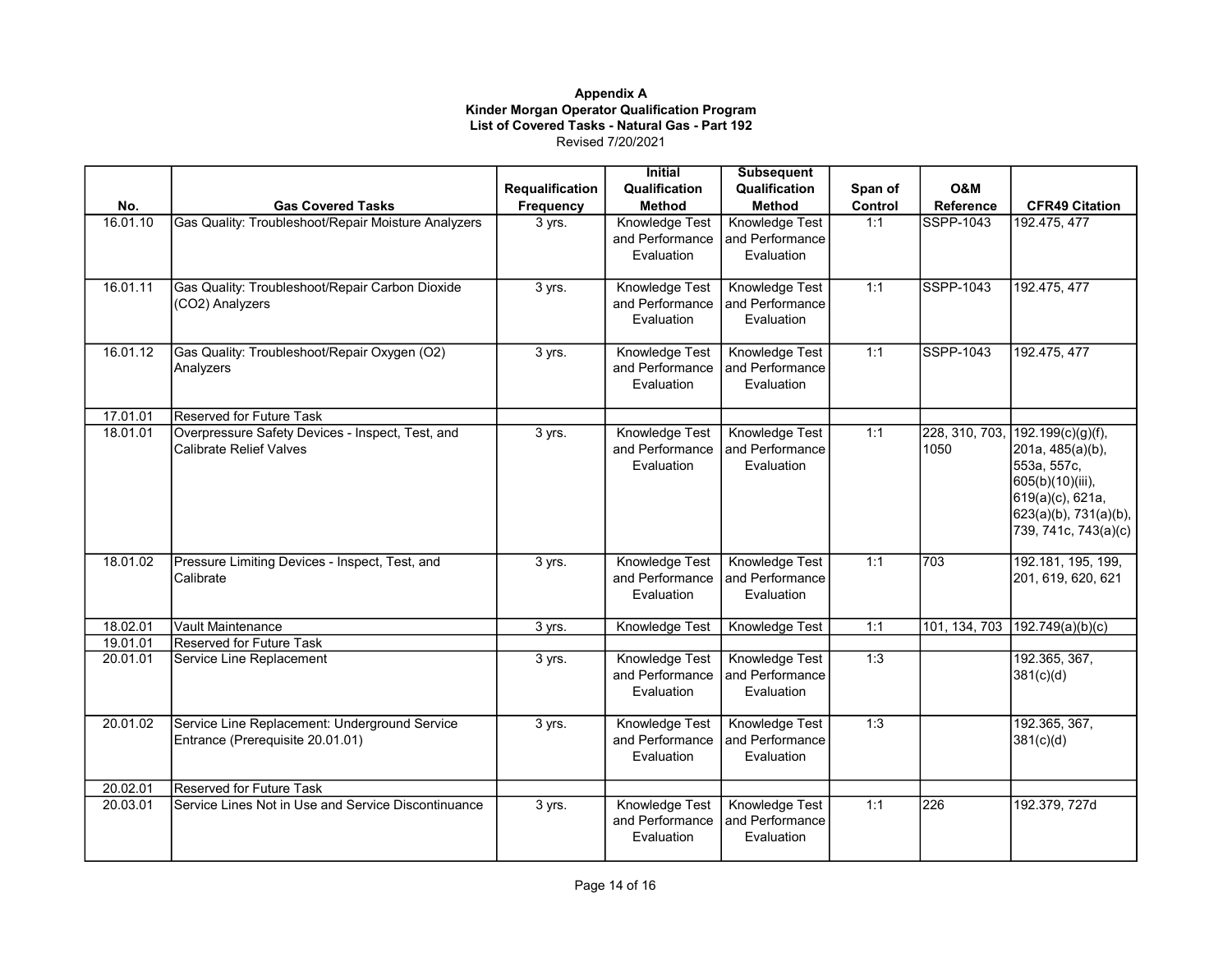|          |                                                                              |                 | <b>Initial</b>                                  | <b>Subsequent</b>                                      |         |                                              |                                                                               |
|----------|------------------------------------------------------------------------------|-----------------|-------------------------------------------------|--------------------------------------------------------|---------|----------------------------------------------|-------------------------------------------------------------------------------|
|          |                                                                              | Requalification | Qualification                                   | Qualification                                          | Span of | O&M                                          |                                                                               |
| No.      | <b>Gas Covered Tasks</b>                                                     | Frequency       | <b>Method</b>                                   | <b>Method</b>                                          | Control | Reference                                    | <b>CFR49 Citation</b>                                                         |
| 21.01.01 | Reserved for Future Task                                                     |                 |                                                 |                                                        |         |                                              |                                                                               |
| 22.01.01 | Reserved for Future Task                                                     |                 |                                                 |                                                        |         |                                              |                                                                               |
| 23.01.01 | <b>Reserved for Future Task</b>                                              |                 |                                                 |                                                        |         |                                              |                                                                               |
| 23.02.01 | <b>Reserved for Future Task</b>                                              |                 |                                                 |                                                        |         |                                              |                                                                               |
| 24.01.01 | <b>Welding Process</b>                                                       | 1 yr.           | Knowledge Test<br>and Performance<br>Evaluation | Knowledge Test<br>and Performance<br>Evaluation        | 1:0     | 401, 402, 403,<br>404, 405, 406,<br>407, 408 | 192.225a, 231, 235,<br>241(a)(b)(c), 243,<br>245(a)(b)(c), 309,<br>719b, 751b |
| 24.01.02 | Installation/Use of Vapor Barriers                                           | 3 yrs.          | Knowledge Test<br>and Performance<br>Evaluation | Knowledge Test<br>and Performance<br>Evaluation        | 1:1     | 226, 240                                     | 192.3, 14, 727b,<br>727c, 727g                                                |
| 24.02.01 | Visual Inspection of Welds                                                   | 3 yrs.          | Knowledge Test<br>and Performance<br>Evaluation | Knowledge Test<br>and Performance<br>Evaluation        | 1:1     | 103, 109, 120,<br>213, 402, 406,<br>1407     | 192.241, 243, 245                                                             |
| 24.03.01 | <b>Nondestructive Testing of Welds</b>                                       | 3 yrs.          | Knowledge Test<br>and Performance<br>Evaluation | Knowledge Test<br>and Performance<br>Evaluation        | 1:0     | 213, 406, 407                                | 192.241(a)(b)(c),<br>243, 245(a)(b)(c),<br>719b                               |
| 24.04.01 | Miter Joints                                                                 | 3 yrs.          | Knowledge Test<br>and Performance<br>Evaluation | Knowledge Test<br>and Performance<br>Evaluation        | 1:1     | 401, 402, 407                                | 192.233                                                                       |
| 25.01.01 | Dehydration: Operate/Maintain Liquid Knock-out                               | 3 yrs.          | Knowledge Test<br>and Performance<br>Evaluation | Knowledge Test<br>and Performance<br>Evaluation        | 1:1     | 1700, I-0801,<br>I-0802, I-0803              | 192.475, 477, 605b7                                                           |
| 25.01.02 | Dehydration: Maintain/Repair Gas Fired Dehydration<br><b>System Controls</b> | 3 yrs.          | Knowledge Test<br>and Performance<br>Evaluation | Knowledge Test<br>and Performance<br>Evaluation        | 1:1     | 1700, I-1011,<br>I-1013                      | 192.605b2, 475, 477                                                           |
| 25.01.03 | Dehydration: Operate/Maintain Gas Dehydration<br>System                      | 3 yrs.          | Knowledge Test<br>and Performance<br>Evaluation | <b>Knowledge Test</b><br>and Performance<br>Evaluation | 1:1     | 1700, I-1011,<br>I-1013                      | 192.605b2, 475, 477                                                           |
| 25.01.04 | Dehydration: Start-up/Shutdown of Dehydration System                         | 3 yrs.          | Knowledge Test<br>and Performance<br>Evaluation | <b>Knowledge Test</b><br>and Performance<br>Evaluation | 1:1     | 1700, I-1011,<br>I-1013                      | 192.605b2                                                                     |